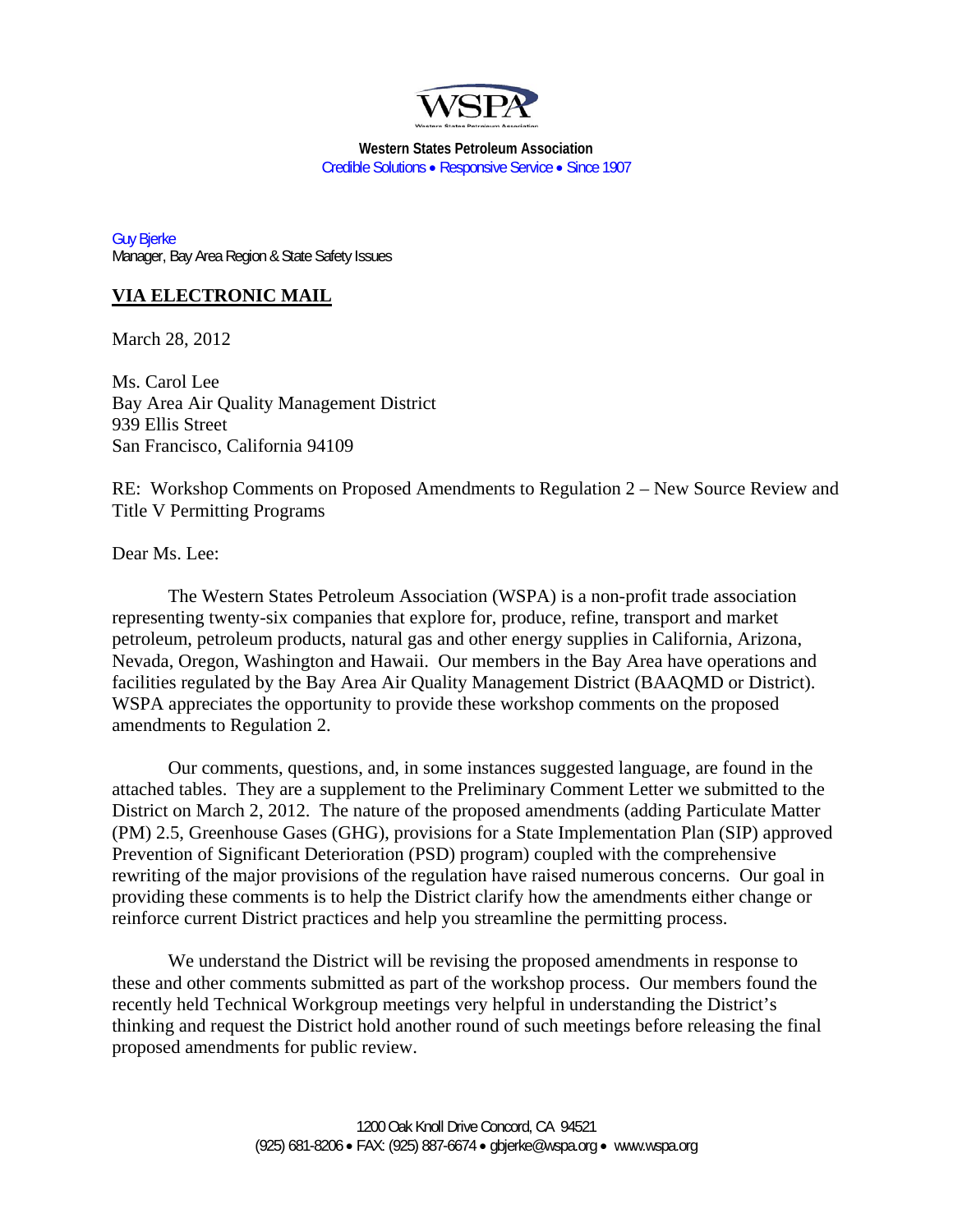Workshop Comments on Proposed Amendments to Regulation 2 – New Source Review and Title V Permitting Programs March 28, 2012

We appreciate your consideration of these comments. If you have any questions, please contact me at (925) 681-8206.

Sincerely,

g Rip

Guy Bjerke Manager, Bay Area Region & State Safety Issues

c. Alexander "Sandy" Crockett, Assistant Counsel Jim Karas, Director of Engineering Greg Stone, Manager – Air Quality Engineer

Tables/Attachments:

Reg. 2-1 Comments

Reg. 2-2 Comments

Reg. 2-4 Comments

Reg. 2-6 Comments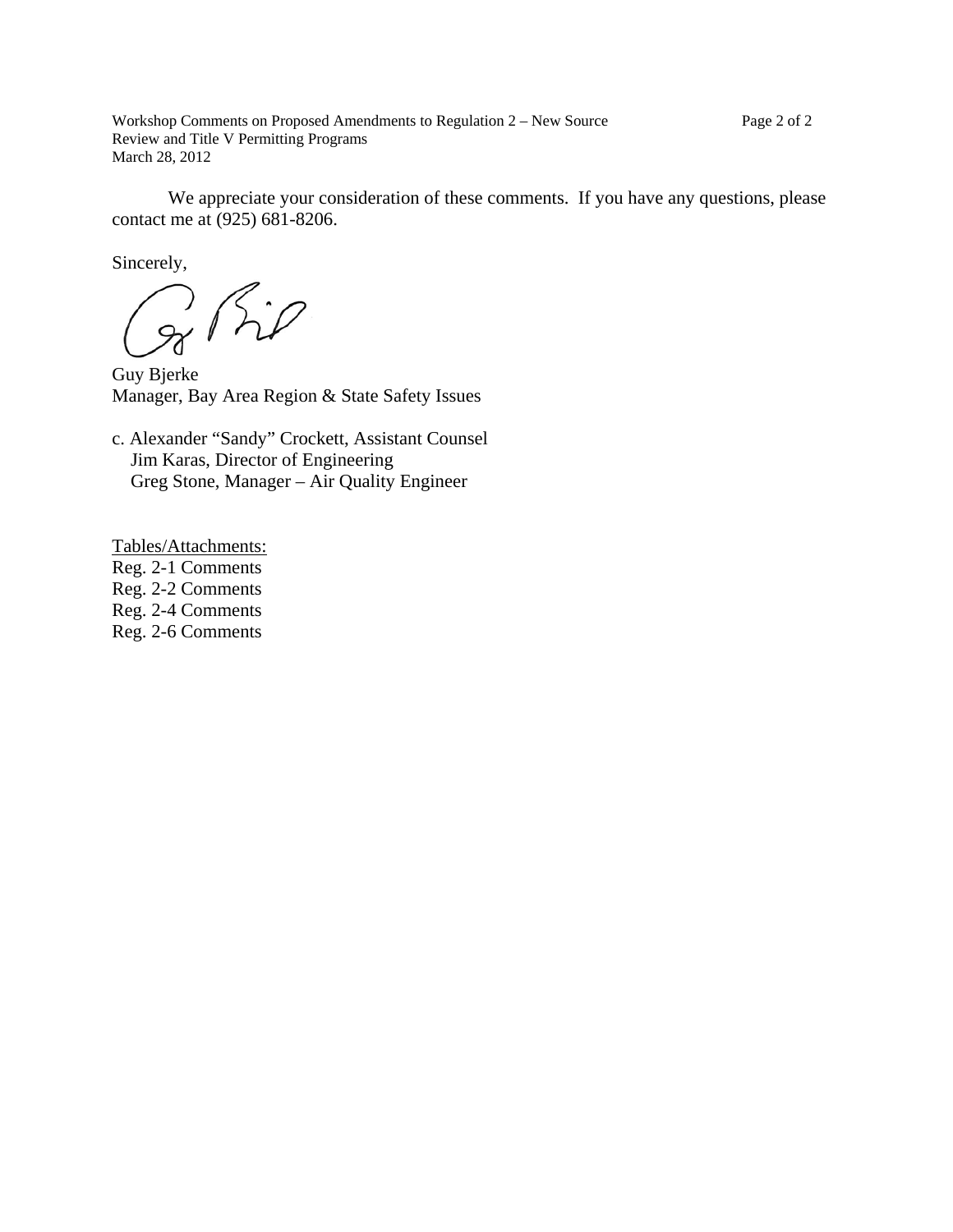| <b>Citation</b> | <b>BAAQMD Proposed Rule</b>          | <b>Discussion and Concerns</b>                    | Recommendation                                              |
|-----------------|--------------------------------------|---------------------------------------------------|-------------------------------------------------------------|
|                 | <b>Portable Equipment:</b>           |                                                   | The definition of portable should be the same as            |
| $2 - 1 - 220$   | (BAAQMD proposed language -          | The proposed amended language could               | 2452(dd) for the CARB PERP regulation.                      |
|                 | no redline/strikeout)                | prevent permitting and require retirement         |                                                             |
|                 | Designed to be and capable of        | of specialty equipment, including safety          | Suggested changes to proposed rule amendment                |
|                 | being carried or moved from one      | equipment such as large emergency fire            | language:                                                   |
|                 | location to another. Indications of  | water pumps that are used throughout the          |                                                             |
|                 | portability include, but are not     | state. The repercussions of the proposed          | 220.1 The equipment is attached to a foundation,            |
|                 | limited to, wheels, skids, carrying  | language should<br>be carefully<br>rule           | or if not so attached, will remain at the same <i>fixed</i> |
|                 | handles, dolly, trailer, platform or | considered citing specific examples.              | location for a period in excess of twelve                   |
|                 | mounting. For purposes of this       |                                                   | consecutive months, following the date of initial           |
|                 | regulation, dredge engines on a      | The proposed rule language states that            | operation. The period during which the engine or            |
|                 | boat or barge are portable.          | loss of exemption on portable sources will        | equipment unit                                              |
|                 | Equipment is not portable, if any    | require that the equipment be subject to          | <u>is maintained at a storage facility shall be</u>         |
|                 | of the following are true            | the requirements of Regulation 2 as if it         | excluded from the residency time                            |
|                 |                                      | were a new source.<br>This<br>is in               | determination.                                              |
|                 | 220.1 The equipment is attached      | contradiction to the definition of new            |                                                             |
|                 | to a foundation, or if not so        | (Regulation<br>$2 - 1 - 232$ ,<br>which<br>source | 220.2 The equipment is used in connection with              |
|                 | attached, will remain at the same    | excludes loss of exemption or exclusion in        | seasonal operations at a location, and it remains           |
|                 | location for a period in excess of   | accordance with Regulation 2-1-424.               | or will remain at the location for the full length of       |
|                 | twelve consecutive months,           |                                                   | normal annual seasonal operations at that                   |
|                 | following the date of initial        | Additional discussion regarding how and           | location, even if such period is less than twelve           |
|                 | operation. Any unit replacement      | infrequently<br>where<br>used<br>portable         | months, For purposes of this subsection, seasonal           |
|                 | equipment, such as a back- up or     | equipment can be stored somewhere in              | operations are operations that take place at a              |
|                 | standby unit, that replaces unit     | the state without loss of exemption is            | single location on a permanent basis for at least           |
|                 | the equipment at that location and   | needed.<br>It is important to distinguish         | three months each year for at least two                     |
|                 | is intended to perform the same      | between<br>in-service<br>locations<br>and         | consecutive years.                                          |
|                 | function as the equipment being      | warehouse locations (ie. storage).                |                                                             |
|                 | replaced, will be counted toward     |                                                   | 220.3 The equipment is moved from one <i>fixed</i>          |
|                 | the residency time of the            | There is a difference between the                 | location to another in an attempt to circumvent the         |
|                 | equipment. In that case, the         | definition of "seasonal operations" in            | portable equipment residence time limitations set           |
|                 | cumulative time spent by all such    | regards to industries that operate                | forth in this definition.                                   |
|                 | equipment at the location,           | seasonally, and seasonal non-operational          | Note 1: Reference PERP Regulation §2452                     |
|                 | including the time between the       | maintenance activities. It does not seem          |                                                             |
|                 | removal of the original equipment    | to be the intention of the rule to require        |                                                             |
|                 | and the installation of the          | permits for 'temporary' maintenance               |                                                             |
|                 | replacement equipment, will be       | equipment.                                        |                                                             |
|                 | counted in determining whether       |                                                   |                                                             |
|                 | the equipment remains at the         | To provide clarification for unforeseen           |                                                             |
|                 | same location for a period in        | issues related to the definition of Portable      |                                                             |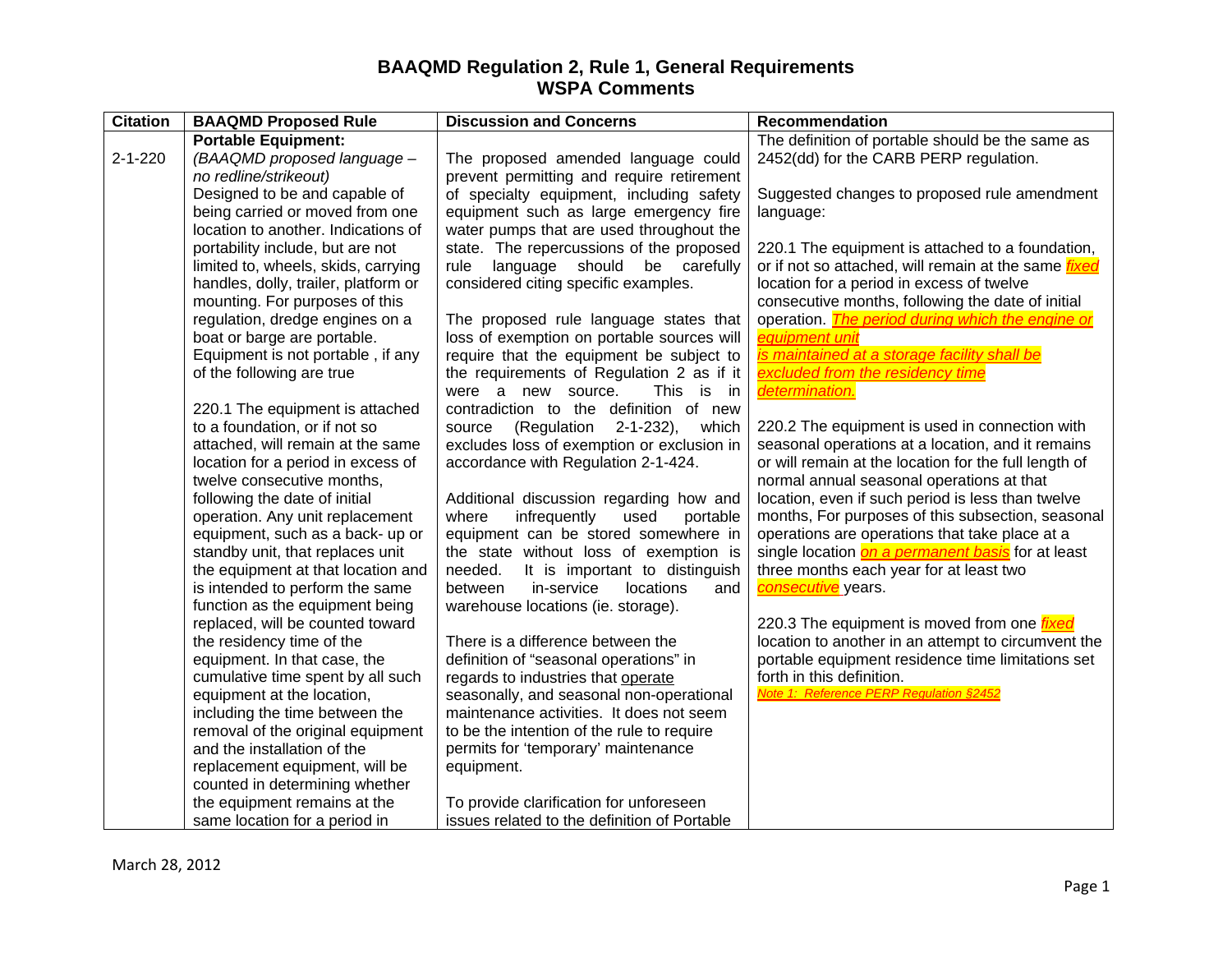| <b>BAAQMD Proposed Rule</b>         | <b>Discussion and Concerns</b>                                                                                                                                                                                                                                                                                                                                                                                                                                                                                                                                                                                                                                                                                                                                                                                                                                                                      | <b>Recommendation</b>                                                                                                                                                                                                                                                                                                                                                                                                                                                                                                                                                                                                             |
|-------------------------------------|-----------------------------------------------------------------------------------------------------------------------------------------------------------------------------------------------------------------------------------------------------------------------------------------------------------------------------------------------------------------------------------------------------------------------------------------------------------------------------------------------------------------------------------------------------------------------------------------------------------------------------------------------------------------------------------------------------------------------------------------------------------------------------------------------------------------------------------------------------------------------------------------------------|-----------------------------------------------------------------------------------------------------------------------------------------------------------------------------------------------------------------------------------------------------------------------------------------------------------------------------------------------------------------------------------------------------------------------------------------------------------------------------------------------------------------------------------------------------------------------------------------------------------------------------------|
|                                     | Equipment, it is important to reference                                                                                                                                                                                                                                                                                                                                                                                                                                                                                                                                                                                                                                                                                                                                                                                                                                                             |                                                                                                                                                                                                                                                                                                                                                                                                                                                                                                                                                                                                                                   |
|                                     |                                                                                                                                                                                                                                                                                                                                                                                                                                                                                                                                                                                                                                                                                                                                                                                                                                                                                                     |                                                                                                                                                                                                                                                                                                                                                                                                                                                                                                                                                                                                                                   |
|                                     |                                                                                                                                                                                                                                                                                                                                                                                                                                                                                                                                                                                                                                                                                                                                                                                                                                                                                                     |                                                                                                                                                                                                                                                                                                                                                                                                                                                                                                                                                                                                                                   |
| operations at a location, and it    |                                                                                                                                                                                                                                                                                                                                                                                                                                                                                                                                                                                                                                                                                                                                                                                                                                                                                                     |                                                                                                                                                                                                                                                                                                                                                                                                                                                                                                                                                                                                                                   |
| remains or will remain at the       | how and where infrequently used portable                                                                                                                                                                                                                                                                                                                                                                                                                                                                                                                                                                                                                                                                                                                                                                                                                                                            |                                                                                                                                                                                                                                                                                                                                                                                                                                                                                                                                                                                                                                   |
|                                     | equipment can be stored (not utilized or                                                                                                                                                                                                                                                                                                                                                                                                                                                                                                                                                                                                                                                                                                                                                                                                                                                            |                                                                                                                                                                                                                                                                                                                                                                                                                                                                                                                                                                                                                                   |
|                                     |                                                                                                                                                                                                                                                                                                                                                                                                                                                                                                                                                                                                                                                                                                                                                                                                                                                                                                     |                                                                                                                                                                                                                                                                                                                                                                                                                                                                                                                                                                                                                                   |
|                                     |                                                                                                                                                                                                                                                                                                                                                                                                                                                                                                                                                                                                                                                                                                                                                                                                                                                                                                     |                                                                                                                                                                                                                                                                                                                                                                                                                                                                                                                                                                                                                                   |
|                                     |                                                                                                                                                                                                                                                                                                                                                                                                                                                                                                                                                                                                                                                                                                                                                                                                                                                                                                     |                                                                                                                                                                                                                                                                                                                                                                                                                                                                                                                                                                                                                                   |
| subsection, seasonal operations     |                                                                                                                                                                                                                                                                                                                                                                                                                                                                                                                                                                                                                                                                                                                                                                                                                                                                                                     |                                                                                                                                                                                                                                                                                                                                                                                                                                                                                                                                                                                                                                   |
| are operations that take place at a |                                                                                                                                                                                                                                                                                                                                                                                                                                                                                                                                                                                                                                                                                                                                                                                                                                                                                                     |                                                                                                                                                                                                                                                                                                                                                                                                                                                                                                                                                                                                                                   |
|                                     |                                                                                                                                                                                                                                                                                                                                                                                                                                                                                                                                                                                                                                                                                                                                                                                                                                                                                                     |                                                                                                                                                                                                                                                                                                                                                                                                                                                                                                                                                                                                                                   |
|                                     |                                                                                                                                                                                                                                                                                                                                                                                                                                                                                                                                                                                                                                                                                                                                                                                                                                                                                                     |                                                                                                                                                                                                                                                                                                                                                                                                                                                                                                                                                                                                                                   |
|                                     |                                                                                                                                                                                                                                                                                                                                                                                                                                                                                                                                                                                                                                                                                                                                                                                                                                                                                                     |                                                                                                                                                                                                                                                                                                                                                                                                                                                                                                                                                                                                                                   |
| 220.3 The equipment is moved        |                                                                                                                                                                                                                                                                                                                                                                                                                                                                                                                                                                                                                                                                                                                                                                                                                                                                                                     |                                                                                                                                                                                                                                                                                                                                                                                                                                                                                                                                                                                                                                   |
|                                     |                                                                                                                                                                                                                                                                                                                                                                                                                                                                                                                                                                                                                                                                                                                                                                                                                                                                                                     |                                                                                                                                                                                                                                                                                                                                                                                                                                                                                                                                                                                                                                   |
|                                     |                                                                                                                                                                                                                                                                                                                                                                                                                                                                                                                                                                                                                                                                                                                                                                                                                                                                                                     |                                                                                                                                                                                                                                                                                                                                                                                                                                                                                                                                                                                                                                   |
|                                     |                                                                                                                                                                                                                                                                                                                                                                                                                                                                                                                                                                                                                                                                                                                                                                                                                                                                                                     |                                                                                                                                                                                                                                                                                                                                                                                                                                                                                                                                                                                                                                   |
| definition.                         |                                                                                                                                                                                                                                                                                                                                                                                                                                                                                                                                                                                                                                                                                                                                                                                                                                                                                                     |                                                                                                                                                                                                                                                                                                                                                                                                                                                                                                                                                                                                                                   |
|                                     |                                                                                                                                                                                                                                                                                                                                                                                                                                                                                                                                                                                                                                                                                                                                                                                                                                                                                                     |                                                                                                                                                                                                                                                                                                                                                                                                                                                                                                                                                                                                                                   |
|                                     |                                                                                                                                                                                                                                                                                                                                                                                                                                                                                                                                                                                                                                                                                                                                                                                                                                                                                                     |                                                                                                                                                                                                                                                                                                                                                                                                                                                                                                                                                                                                                                   |
|                                     |                                                                                                                                                                                                                                                                                                                                                                                                                                                                                                                                                                                                                                                                                                                                                                                                                                                                                                     |                                                                                                                                                                                                                                                                                                                                                                                                                                                                                                                                                                                                                                   |
|                                     | $1 - B$ .                                                                                                                                                                                                                                                                                                                                                                                                                                                                                                                                                                                                                                                                                                                                                                                                                                                                                           |                                                                                                                                                                                                                                                                                                                                                                                                                                                                                                                                                                                                                                   |
| <b>Permitting Program</b>           |                                                                                                                                                                                                                                                                                                                                                                                                                                                                                                                                                                                                                                                                                                                                                                                                                                                                                                     |                                                                                                                                                                                                                                                                                                                                                                                                                                                                                                                                                                                                                                   |
|                                     |                                                                                                                                                                                                                                                                                                                                                                                                                                                                                                                                                                                                                                                                                                                                                                                                                                                                                                     |                                                                                                                                                                                                                                                                                                                                                                                                                                                                                                                                                                                                                                   |
|                                     |                                                                                                                                                                                                                                                                                                                                                                                                                                                                                                                                                                                                                                                                                                                                                                                                                                                                                                     | Suggested changes to proposed rule amendment                                                                                                                                                                                                                                                                                                                                                                                                                                                                                                                                                                                      |
|                                     |                                                                                                                                                                                                                                                                                                                                                                                                                                                                                                                                                                                                                                                                                                                                                                                                                                                                                                     | language:                                                                                                                                                                                                                                                                                                                                                                                                                                                                                                                                                                                                                         |
| <b>Fugitive Components</b>          | they are located at a facility, are exempt                                                                                                                                                                                                                                                                                                                                                                                                                                                                                                                                                                                                                                                                                                                                                                                                                                                          |                                                                                                                                                                                                                                                                                                                                                                                                                                                                                                                                                                                                                                   |
|                                     | from permitting requirements.                                                                                                                                                                                                                                                                                                                                                                                                                                                                                                                                                                                                                                                                                                                                                                                                                                                                       | Modification, replacement, or addition of fugitive                                                                                                                                                                                                                                                                                                                                                                                                                                                                                                                                                                                |
|                                     |                                                                                                                                                                                                                                                                                                                                                                                                                                                                                                                                                                                                                                                                                                                                                                                                                                                                                                     | components only (e.g. valves, flanges, pumps,                                                                                                                                                                                                                                                                                                                                                                                                                                                                                                                                                                                     |
|                                     |                                                                                                                                                                                                                                                                                                                                                                                                                                                                                                                                                                                                                                                                                                                                                                                                                                                                                                     | compressors, relief valves, process drains) at<br>existing permitted <b>process units at</b> petroleum                                                                                                                                                                                                                                                                                                                                                                                                                                                                                                                            |
|                                     |                                                                                                                                                                                                                                                                                                                                                                                                                                                                                                                                                                                                                                                                                                                                                                                                                                                                                                     | refineries, chemical plants, bulk terminals or bulk                                                                                                                                                                                                                                                                                                                                                                                                                                                                                                                                                                               |
|                                     | excess of twelve months.<br>220.2 The equipment is used in<br>connection with seasonal<br>location for the full length of<br>normal annual seasonal<br>operations at that location, even if<br>such period is less than twelve<br>months, For purposes of this<br>single location for at least three<br>months each year for at least two<br>years.<br>from one location to another in an<br>attempt to circumvent the portable<br>equipment residence time<br>limitations set forth in this<br><b>Limited Exemption,</b><br><b>Accelerated Permitting</b><br>Program<br><b>Permit to Operate, Accelerated</b><br><b>Exemption, Miscellaneous</b><br><b>Equipment - Modification,</b><br><b>Replacement, or Addition of</b><br>Modification, replacement, or<br>addition of fugitive components<br>only (e.g. valves, flanges, pumps,<br>compressors, relief valves,<br>process drains) at existing | PERP Regulation §2452(cc). This is the<br>basis for the Portable Equipment definition<br>in Section 220. Including the PERP<br>reference will resolve questions regarding<br>hooked up for operation) without loss of<br>exemption.<br>These sections have significant<br>discussion. Please see Discussion and<br><b>Concerns Comments in Attachment 2-</b><br>As discussed in the Reg 2-1 workgroup,<br>the District intended that changes in<br>fugitive components only, no matter where<br>Modify rule amendment language to clarify<br>that all fugitive component only changes<br>including non-process units such as tank |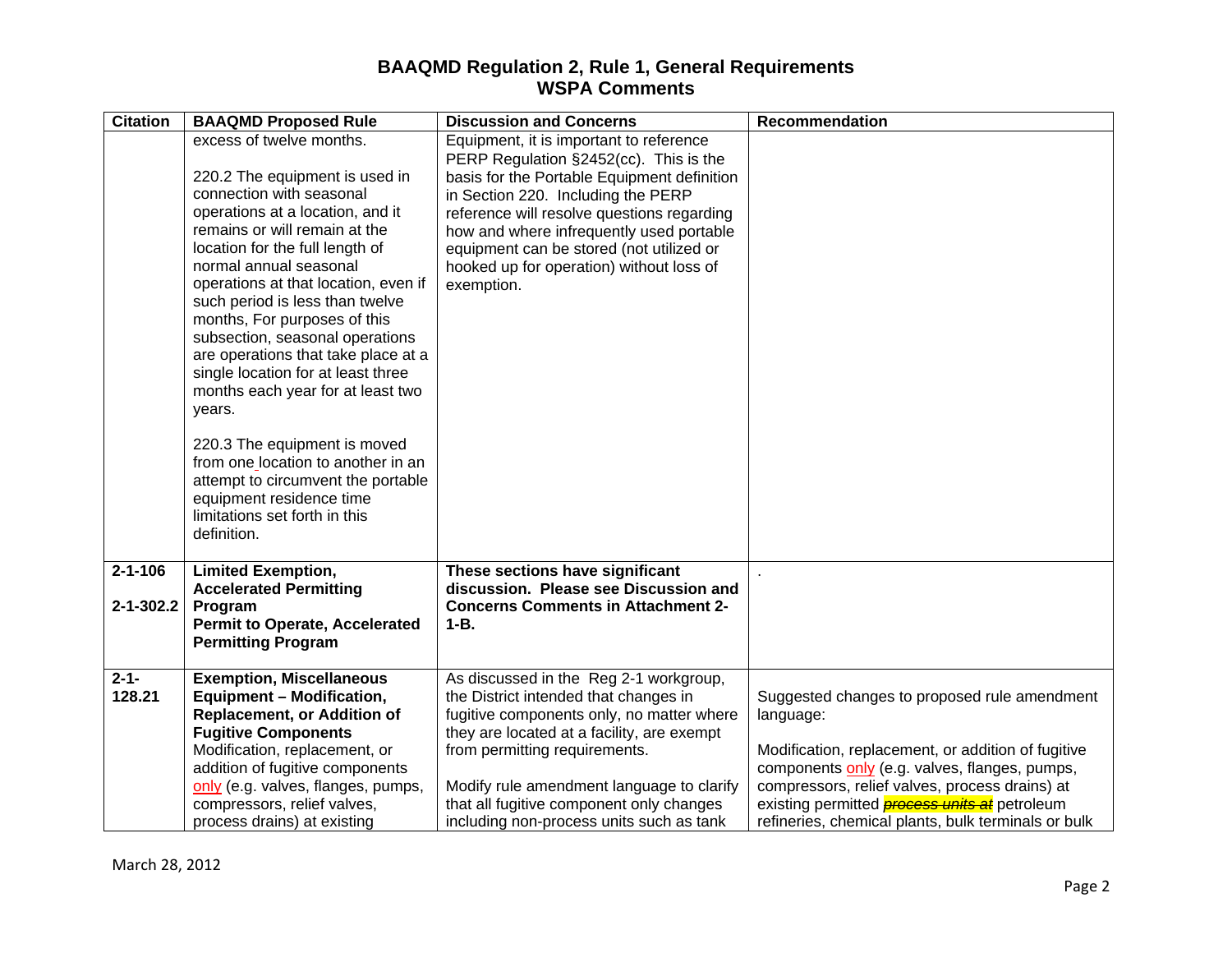| <b>Citation</b> | <b>BAAQMD Proposed Rule</b>                                                                                                                                                                                                                                                                                                                                                                                                                                                                                                                                           | <b>Discussion and Concerns</b>                                                                                                                                                                                                                                                                                                                                                                         | Recommendation                                                                                                                                                                                                                                                                                                                                                                                                                                                                                                                                                                                                                                                                           |
|-----------------|-----------------------------------------------------------------------------------------------------------------------------------------------------------------------------------------------------------------------------------------------------------------------------------------------------------------------------------------------------------------------------------------------------------------------------------------------------------------------------------------------------------------------------------------------------------------------|--------------------------------------------------------------------------------------------------------------------------------------------------------------------------------------------------------------------------------------------------------------------------------------------------------------------------------------------------------------------------------------------------------|------------------------------------------------------------------------------------------------------------------------------------------------------------------------------------------------------------------------------------------------------------------------------------------------------------------------------------------------------------------------------------------------------------------------------------------------------------------------------------------------------------------------------------------------------------------------------------------------------------------------------------------------------------------------------------------|
|                 | permitted process units at<br>petroleum refineries, chemical<br>plants, bulk terminals or bulk<br>plants, provided that the<br>cumulative emissions from all<br>additional components installed at<br>a given process unit during any<br>consecutive twelve month period<br>do not exceed 10 lb/day,<br>components installed satisfy the<br>"typical control technology" listed<br>in the BACT/TBACT Workbook,<br>and that the components meet<br>applicable requirements of<br>Regulation 8 rules.                                                                   | fields and interplant piping a fall under the<br>same permitting exemption.                                                                                                                                                                                                                                                                                                                            | plants                                                                                                                                                                                                                                                                                                                                                                                                                                                                                                                                                                                                                                                                                   |
| $2 - 1 - 213$   | <b>Facility:</b>                                                                                                                                                                                                                                                                                                                                                                                                                                                                                                                                                      | The language in the strikeout version of<br>the draft rule does not match the<br>language in the document "Proposed<br>Changes to Regulation 2-1".<br>This clarification is required so that<br>WSPA can appropriately comment.                                                                                                                                                                        | Please clarify which proposed rule language is<br>intended.                                                                                                                                                                                                                                                                                                                                                                                                                                                                                                                                                                                                                              |
| $2 - 1 - 214$   | <b>Federally Enforceable: All</b><br>limitations and conditions which<br>that are enforceable by the<br>Administrator of the U.S. EPA,<br>including but not limited to (i)<br>requirements developed pursuant<br>to 40 CFR Parts 60 (NSPS), 61<br>(NESHAPS), 63 (HAP), 70 (State<br>Operating Permit Programs) and<br>72 (Permits Regulation, Acid<br>Rain); (ii), requirements contained<br>in the State Implementation Plan<br>(SIP) that are applicable to the<br>District; (iii) any District permit<br>requirements established<br>pursuant to 40CFR 52.21 (PSD) | It is important to maintain '(iii) any District<br>permit requirements established pursuant<br>to 40 CFR 52.21 (PSD)". in the definition<br>of Federally Enforceable. What was the<br>District's intent in removing this language<br>from the definition?<br>Federal and/or District permit<br>requirements in PSD permits issued by<br>EPA or BAAQMD (under delegation) are<br>federally enforceable. | Suggested changes to proposed rule amendment<br>language:<br>Federally Enforceable: All limitations and<br>conditions which that are enforceable by the<br>Administrator of the U.S. EPA, including but not<br>limited to (i) requirements developed pursuant to<br>40 CFR Parts 60 (NSPS), 61 (NESHAPS), 63<br>(HAP), 70 (State Operating Permit Programs) and<br>72 (Permits Regulation, Acid Rain); (ii),<br>requirements contained in the State<br>Implementation Plan (SIP) that are applicable to<br>the District;, (iii) any federal or District permit<br>requirements established pursuant to 40CFR<br>52.21 (PSD) or BAAQMD Regulation 2-2<br>(adoption date, if SIP approved) |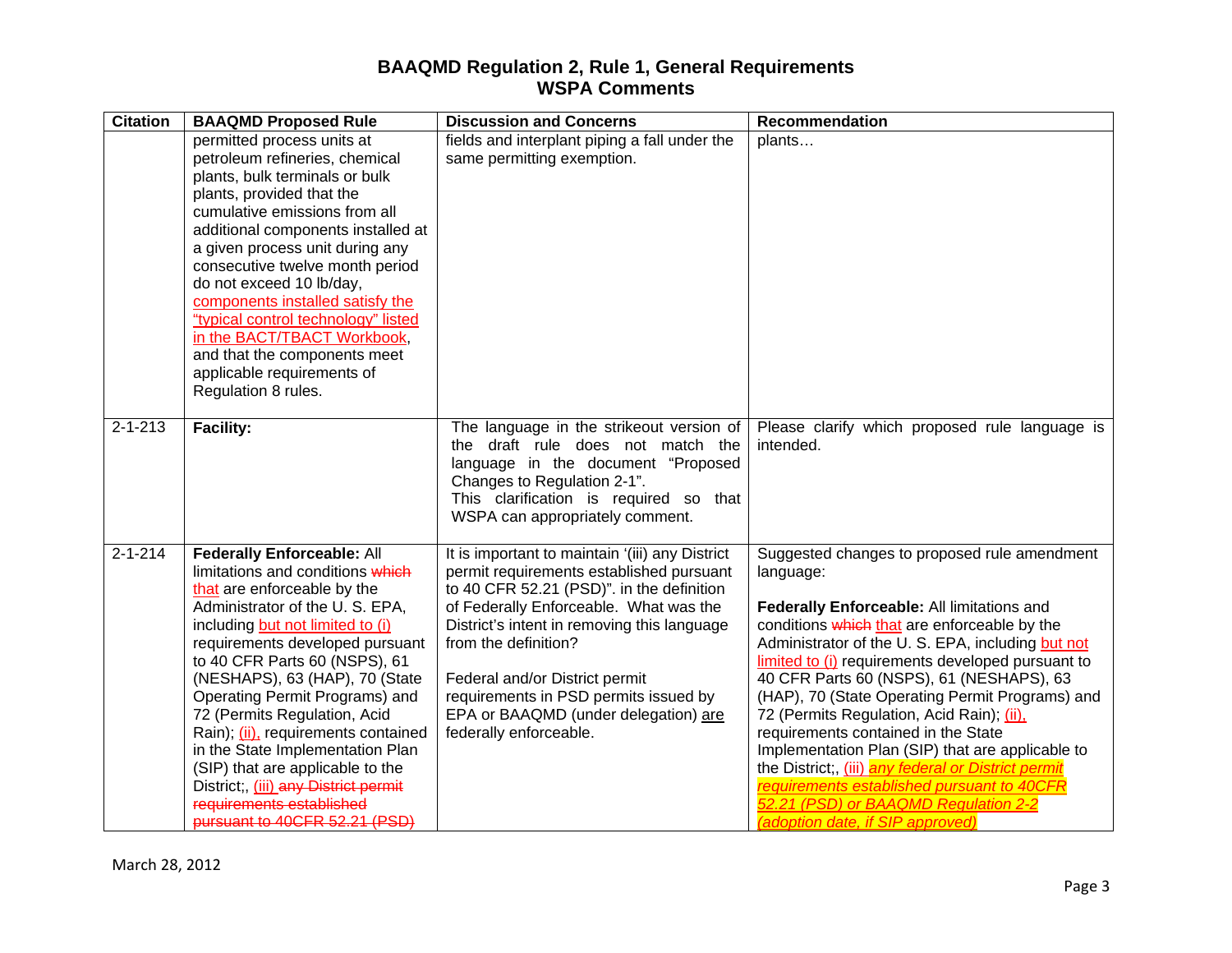| <b>Citation</b> | <b>BAAQMD Proposed Rule</b>                                                                                                                                                                                                                                                                                                                                                                                                                                                                                                                                                             | <b>Discussion and Concerns</b>                                                                                                                                                                                                                                                                                                                                                                                                   | Recommendation                                                                                                                                                                                                                                                                                    |
|-----------------|-----------------------------------------------------------------------------------------------------------------------------------------------------------------------------------------------------------------------------------------------------------------------------------------------------------------------------------------------------------------------------------------------------------------------------------------------------------------------------------------------------------------------------------------------------------------------------------------|----------------------------------------------------------------------------------------------------------------------------------------------------------------------------------------------------------------------------------------------------------------------------------------------------------------------------------------------------------------------------------------------------------------------------------|---------------------------------------------------------------------------------------------------------------------------------------------------------------------------------------------------------------------------------------------------------------------------------------------------|
|                 | <b>er-District regulations approved</b><br>pursuant to 40 CFR Part 51,<br>Subpart I (NSR); (iv), and<br>requirements in any operating<br>permits issued under an EPA-<br>approved program that is a part of<br>the SIP and expressly requires<br>adherence to any permit issued<br>under such program, including<br>requirements of any District<br>permit condition (excluding<br>conditions that are not<br>enforceable by the Administrator<br>of the U.S. EPA); and (v)<br>requirements in federal consent<br>decrees that are enforceable by<br>the Administrator of the U.S. EPA. |                                                                                                                                                                                                                                                                                                                                                                                                                                  |                                                                                                                                                                                                                                                                                                   |
| $2 - 1 - 218$   | <b>Regulated Air Pollutant: Except</b><br>for purposes of major facility<br>review in connection with<br>Regulation 2, Rule 6, for which<br>the definition in Section 2-6-222<br>applies, a regulated air pollutant<br>is any air pollutant that is subject<br>to a regulation adopted by or<br>implemented by the District.                                                                                                                                                                                                                                                            | <b>This</b><br>definition<br>implies regulated<br>air<br>pollutants will be identified in other<br>adopted regulations or for Title V facilities<br>only seems awkward. Since refineries are<br>subject to Regulation 2-6, it may not<br>matter, but it seems incorrect and<br>confusing for the District not to identify the<br>pollutants in this section and rely on<br>identifying the pollutants from other<br>regulations. | Please clarify the District's intent for not identifying<br>pollutants in this section. If it is to allow changes<br>in regulated pollutants then a federal reference or<br>a specific District reference is needed.                                                                              |
| $2 - 1 - 228$   | Particulate Matter (PM): Any<br>airborne finely divided solid or<br>liquid material with an<br>aerodynamic diameter smaller<br>than 100 microns.                                                                                                                                                                                                                                                                                                                                                                                                                                        | General PM Discussion: Compliance with<br>PM10 and PM 2.5 must include a date for<br>compliance, as is outlined in the federal<br>regulation. Otherwise, there could be<br>many sources out of compliance.<br>The redefinition of PM10 and PM2.5 is a<br>deal<br>because the<br>definition is<br>bia<br>expanding<br>to<br>include<br>condensables<br>without a corresponding increase in the                                    | Going forward, Title V permits need to be very<br>specific regarding PM condensable/filterable<br>limits. Absent specific reference, the filterable<br>portion only should be assumed for existing<br>permit conditions.<br>Suggested clarifying language to proposed rule<br>amendment language: |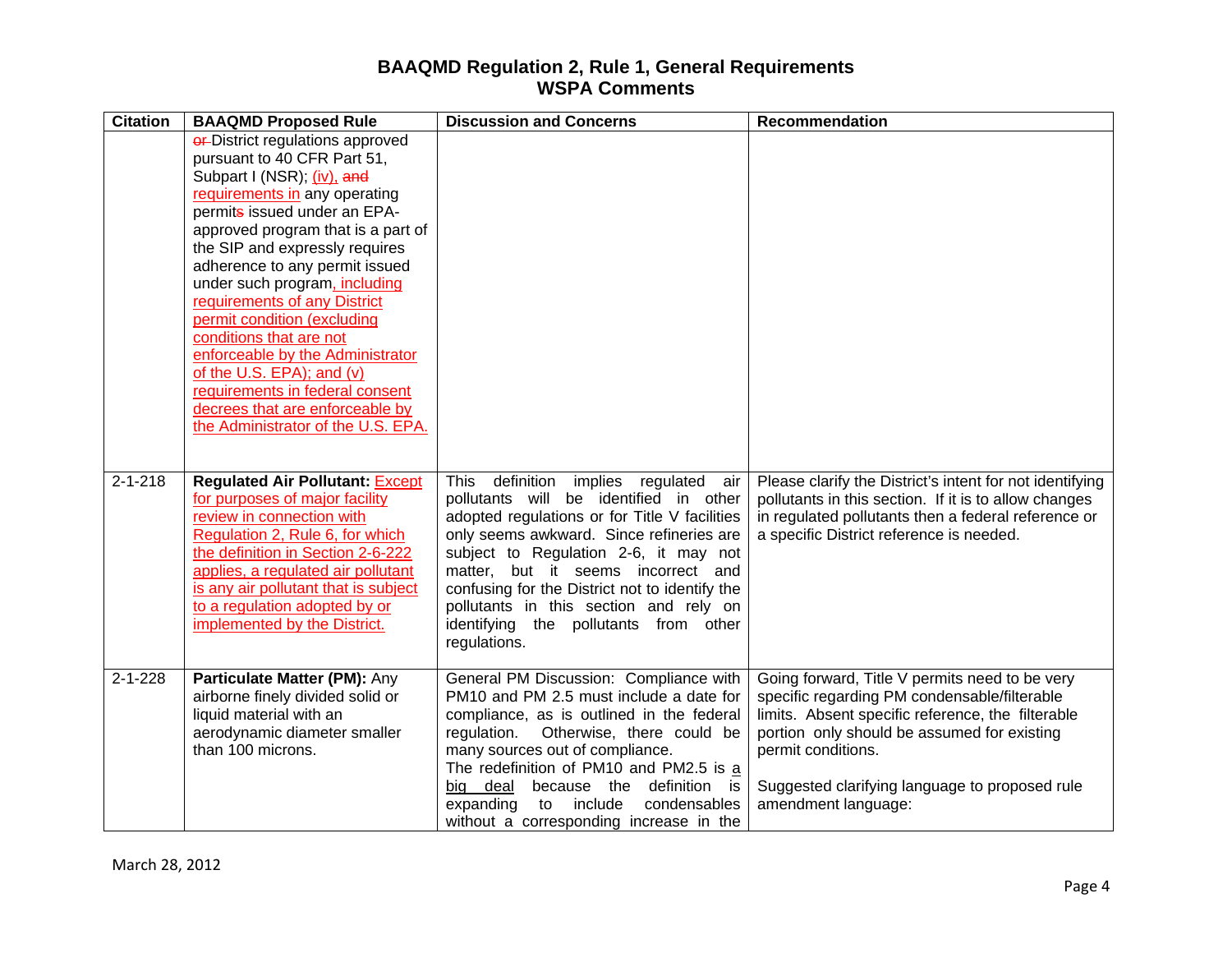| <b>Citation</b> | <b>BAAQMD Proposed Rule</b>                                                                                                                                                                                                                                                                                                                     | <b>Discussion and Concerns</b>                                                                                                                                                                         | <b>Recommendation</b>                                                                                                                                                                                                                                                                                                                                                                                                                                                                                                                                                                                                                                                                                                                                                                                                                                                                                               |
|-----------------|-------------------------------------------------------------------------------------------------------------------------------------------------------------------------------------------------------------------------------------------------------------------------------------------------------------------------------------------------|--------------------------------------------------------------------------------------------------------------------------------------------------------------------------------------------------------|---------------------------------------------------------------------------------------------------------------------------------------------------------------------------------------------------------------------------------------------------------------------------------------------------------------------------------------------------------------------------------------------------------------------------------------------------------------------------------------------------------------------------------------------------------------------------------------------------------------------------------------------------------------------------------------------------------------------------------------------------------------------------------------------------------------------------------------------------------------------------------------------------------------------|
|                 |                                                                                                                                                                                                                                                                                                                                                 | related<br>limits.<br>Arbitrarily<br>including<br>additional mass (back half) into the PM10<br>realm doesn't respect the basis under<br>which the original permit limits were<br>defined (front half). | Add language from 40CFR 52.21(b)(50)(vi) for<br>definition of PM, PM10 and PM2.5:<br>"Compliance with emission limitations for PM,<br>PM2.5 and PM10 issued prior to [January 1, 2011]<br>shall not be based on condensable particulate<br>matter unless required by the terms and<br>conditions of the permit or the applicable<br>implementation plan. Applicability determinations<br>made prior to this date without accounting for<br>condensable particulate matter shall not be<br>considered in violation of the section unless the<br>applicable implementation plan required<br>condensable particulate matter to be included.")                                                                                                                                                                                                                                                                          |
| $2 - 1 - 229$   | <b>PM10: Particulate matter with</b><br>aerodynamic diameter smaller<br>than or equal to a nominal 10<br>microns. PM10 emissions shall<br>include gaseous emissions from a<br>source or activity that condense<br>to form particulate matter with an<br>aerodynamic diameter smaller<br>than or equal to 10 microns at<br>ambient temperatures. | Reference<br>'General<br><b>PM</b><br>Discussion,<br>above.                                                                                                                                            | (Suggested clarifying language and federal<br>citation reference be included in the proposed rule<br>amendment language:<br><b>PM10:</b> Particulate matter with aerodynamic<br>diameter smaller than or equal to a nominal 10<br>microns. As of <rule date="" effective="">, PM10<br/>emissions for newly permitted sources shall<br/>include gaseous emissions from a source or<br/>activity that condense to form particulate matter<br/>with an aerodynamic diameter smaller than or<br/>equal to 10 microns at ambient temperatures.<br/>PM10 emissions from sources permitted prior to<br/><rule date="" effective=""> shall be based only on non-<br/>condensable particulate matter. Absent stated<br/>condensable/non-condensable PM permit<br/>requirements, the non-condensable only portion<br/>should be assumed for compliance purposes.<br/>Note 1: Reference 40 CFR 52.21(b)(50)(vi).</rule></rule> |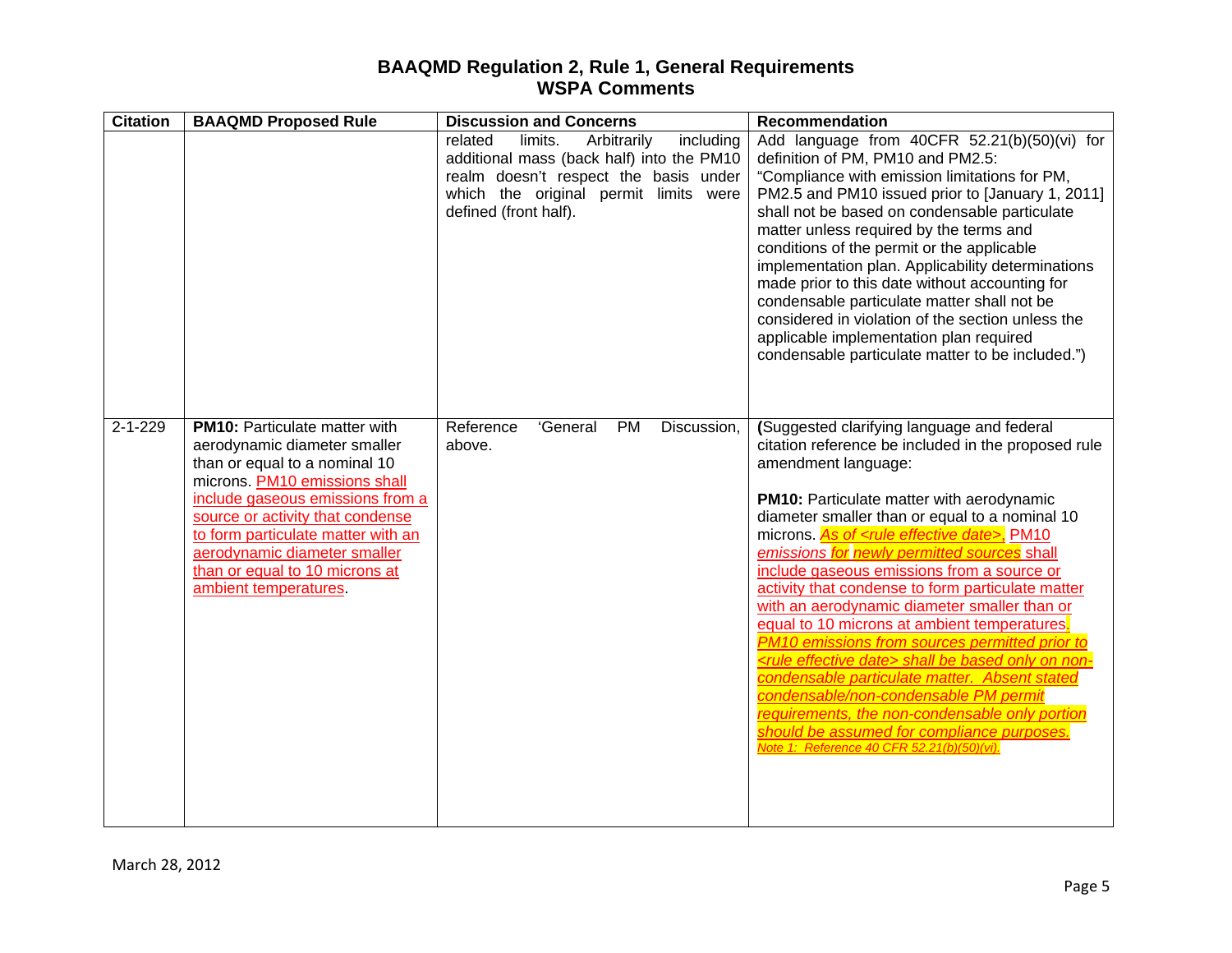| <b>Citation</b>    | <b>BAAQMD Proposed Rule</b>                                                                                                                                                                                                                                                                                                                         | <b>Discussion and Concerns</b>                                                                                                                                        | <b>Recommendation</b>                                                                                                                                                                                                                                                                                                                                                                                                                                                                                                                  |
|--------------------|-----------------------------------------------------------------------------------------------------------------------------------------------------------------------------------------------------------------------------------------------------------------------------------------------------------------------------------------------------|-----------------------------------------------------------------------------------------------------------------------------------------------------------------------|----------------------------------------------------------------------------------------------------------------------------------------------------------------------------------------------------------------------------------------------------------------------------------------------------------------------------------------------------------------------------------------------------------------------------------------------------------------------------------------------------------------------------------------|
| $2 - 1 - 241$      | <b>PM2.5: Particulate matter with</b><br>aerodynamic diameter smaller<br>than or equal to a nominal 2.5<br>microns. PM2.5 emissions shall<br>include gaseous emissions from a<br>source or activity that condense<br>to form particulate matter with an<br>aerodynamic diameter smaller<br>than or equal to 2.5 microns at<br>ambient temperatures. | Reference General PM Discussion, above.<br>Regarding condensibles, particle size<br>cannot be measured at this time. Local<br>definition should match EPA definition. | Suggested clarifying language and federal citation<br>reference be included in the proposed rule<br>amendment language:<br><b>PM2.5: Particulate matter with aerodynamic</b><br>diameter smaller than or equal to a nominal 2.5<br>microns. PM2.5 emissions shall include gaseous<br>emissions from a source or activity that condense<br>to form particulate matter with an aerodynamic<br>diameter smaller than or equal to 2.5 microns at<br>ambient temperatures.<br>Note 1: Reference 40 CFR 52.21(b)(50)(vi))                    |
| $2 - 1 -$<br>232.1 | <b>New Source:</b><br>232.1 Any source constructed or<br>proposed to be constructed after<br>March 7, 1979 but which never<br>had a valid District authority to<br>construct or permit to operate.                                                                                                                                                  | What if the source has limits that the<br>district didn't issue, but the EPA issued<br>prior to district delegation.                                                  | The definition should also address that sources<br>issued federal construction permits issued under<br>40 CFR 52.21 (PSD) and/or CFR 40 51.165 (NNSR)<br>are not new sources.<br>Suggested clarifying language to proposed rule<br>amendment language:<br>Any source constructed or proposed to be<br>constructed after March 7, 1979 but which never<br>had a valid District Authority to Construct or<br>Permit to Operate or federal construction permits<br>issued by EPA under 40 CFR 52.21 (PSD) and/or<br>CFR 40 51.165 (NNSR). |
| $2 - 1 - 233$      | Alter:                                                                                                                                                                                                                                                                                                                                              | This section has significant discussion.<br><b>Please see Discussion and Concerns</b><br><b>Comments in Attachment 2-1-B.</b>                                         |                                                                                                                                                                                                                                                                                                                                                                                                                                                                                                                                        |
| $2 - 1 - 234$      | <b>Modify:</b>                                                                                                                                                                                                                                                                                                                                      | This section has significant discussion.<br><b>Please see Discussion and Concerns</b><br><b>Comments in Attachment 2-1-B.</b>                                         |                                                                                                                                                                                                                                                                                                                                                                                                                                                                                                                                        |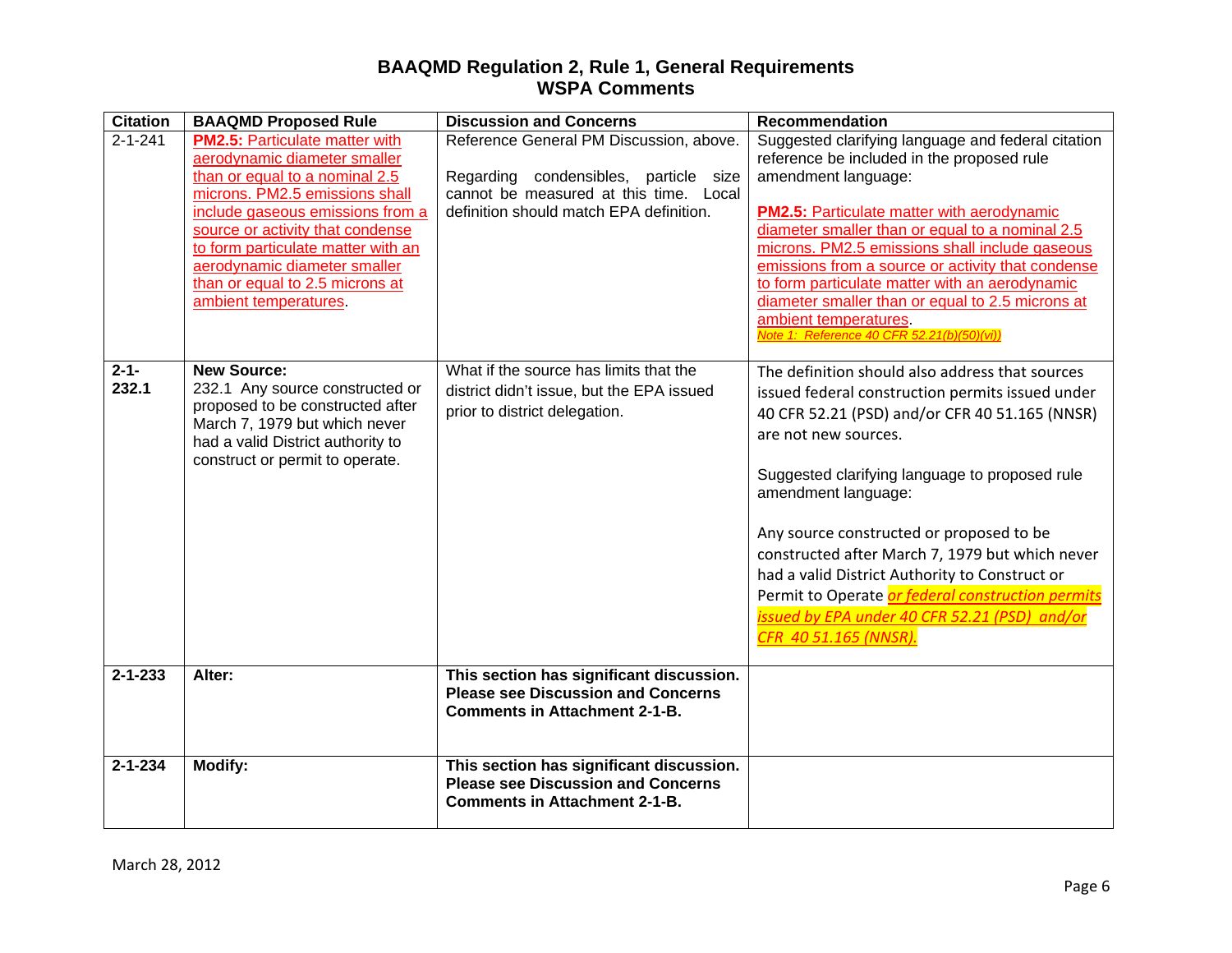| <b>Citation</b> | <b>BAAQMD Proposed Rule</b>                                                                                                                                                                                                                                                                | <b>Discussion and Concerns</b>                                                                                                                                                                                                                                                                                                                                                                                                                                                                                                                                                                                         | <b>Recommendation</b>                                                                                                                                                                                                                                                                                                                                                                       |
|-----------------|--------------------------------------------------------------------------------------------------------------------------------------------------------------------------------------------------------------------------------------------------------------------------------------------|------------------------------------------------------------------------------------------------------------------------------------------------------------------------------------------------------------------------------------------------------------------------------------------------------------------------------------------------------------------------------------------------------------------------------------------------------------------------------------------------------------------------------------------------------------------------------------------------------------------------|---------------------------------------------------------------------------------------------------------------------------------------------------------------------------------------------------------------------------------------------------------------------------------------------------------------------------------------------------------------------------------------------|
| $2 - 1 - 242$   | <b>Related Sources: Two or more</b><br>sources where the operation of<br>one is dependent upon, supports<br>or affects the operation of the<br>other(s).                                                                                                                                   |                                                                                                                                                                                                                                                                                                                                                                                                                                                                                                                                                                                                                        | Please clarify the District's intent regarding this<br>new definition                                                                                                                                                                                                                                                                                                                       |
| $2 - 1 - 302$   | <b>Permit to Operate</b>                                                                                                                                                                                                                                                                   | This section has significant discussion.<br><b>Please see Discussion and Concerns</b><br><b>Comments in Attachment 2-1-B.</b>                                                                                                                                                                                                                                                                                                                                                                                                                                                                                          |                                                                                                                                                                                                                                                                                                                                                                                             |
| $2 - 1 - 603$   | <b>Particulate Matter</b><br><b>Measurements: PM2.5 and</b><br>PM10 shall be measured as<br>prescribed in EPA Methods 201A<br>and 202 (for measurements of<br>emissions from specific sources)<br>and in 40 C.F.R. Parts 50, 53 and<br>58 (for measurements of ambient<br>concentrations). | During the workgroup meeting Avogadro<br>provided relevant information regarding<br>recent changes of the federal PM<br>measurement methods and questioned<br>the accuracy and repeatability of the<br>federal PM measurement methods at low<br>concentrations.<br>Since accurately measuring small<br>amounts of PM emissions is challenging,<br>and because PM 2.5 measurement is a<br>new requirement, it is recommended that<br>the test method required in the rule allows<br>flexibility to utilize a more reliable test<br>method that has better repeatability and<br>higher accuracy as it becomes available. | Suggested clarifying language is highlighted in<br>yellow.<br>Particulate Matter Measurements: PM2.5 and<br>PM10 shall be measured as prescribed in EPA<br>Methods 201A and 202 (for measurements of<br>emissions from specific sources) and in 40 C.F.R.<br>Parts 50, 53 and 58 (for measurements of<br>ambient concentrations), or other test methods<br>with approval from the District. |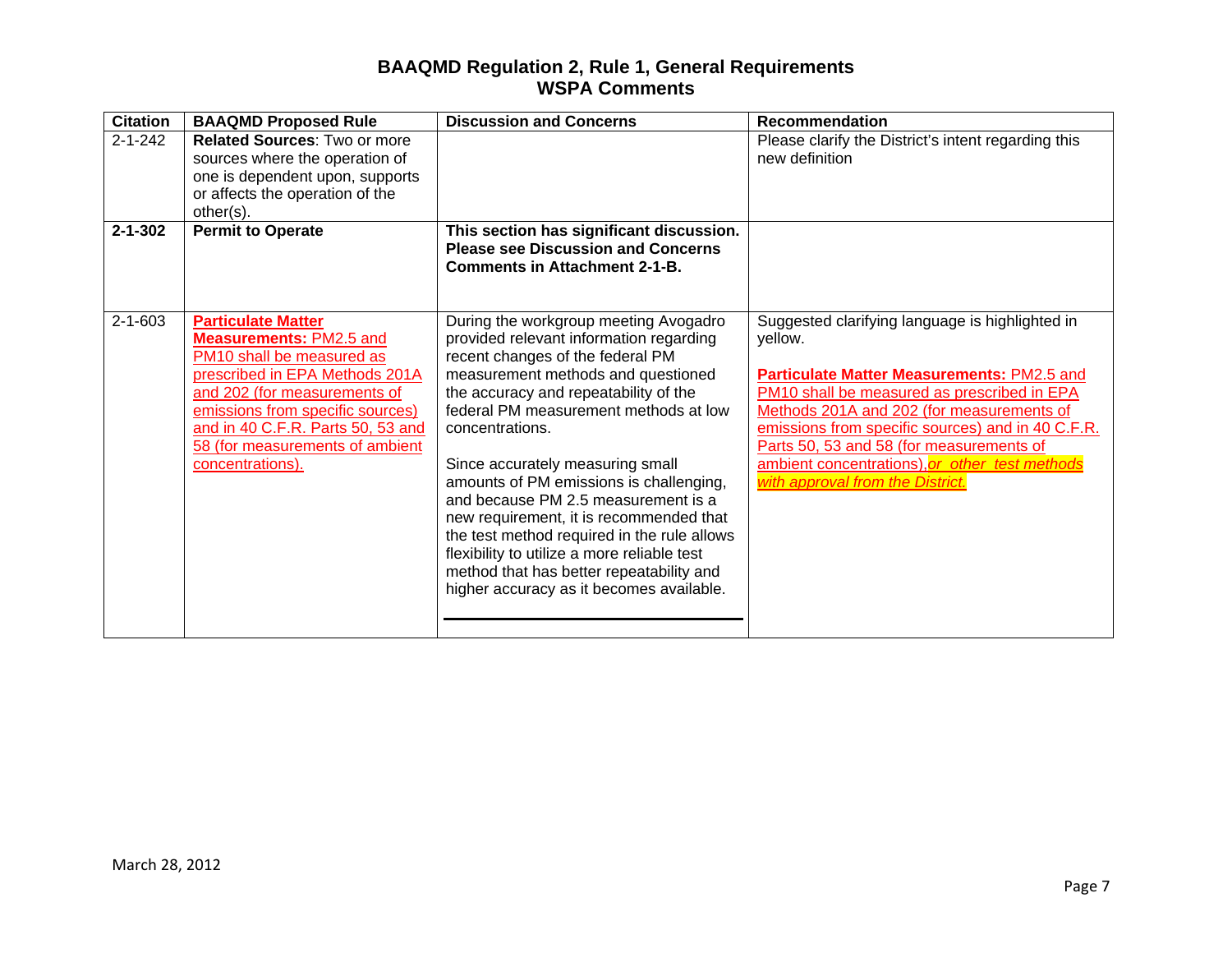# **ATTACHMENT 2-1-B DISCUSSION AND CONCERNS COMMENTS**

#### **Regulation 2-1-106 - Limited Exemption, Accelerated Permitting Program and**

#### **Regulation 2-1-302.2 - Permit to Operate, Accelerated Permiting Program**

The BAAQMD is effectively removing the ability of refineries to use the accelerated permit program by deleting the 3rd option (summarized below from Reg 2-1-106) for the Accelerated Permitting Program for "alterations with no emissions increase." This program has been used extensively by refineries and was the subject of substantial discussion and negotiation between the District and WSPA during the 2001 revisions to this rule. This language was specifically added to the section as a result of the 2001 discussions to address minor refinery projects that had to be completed quickly. The removal of the 3rd criteria is contrary to the agreements between the District and industry when this language was adopted as well as the last 10 years of permitting practice, and is a substantive change.

Option 1 (Reg. 2-1-106.1, 106.2, 106.3)

- A. Uncontrolled emissions are less than 10 lbs/day
- B. Reg 2-5 thresholds are not exceeded
- C. Source not subject to public notice reqns

Option 2 – Replacement of any abatement device (Reg. 2-1-106)

Option 3- The alteration with no increase in emissions (Reg. 2-1-106)

In addition, the qualifying criteria for the accelerated program have not always been consistently interpreted. During the 2001 discussions between WSPA and BAAQMD there was agreement that "an alteration with no emissions increase" included the addition of fugitive components exempt under 2-1-128.21. At the time, District permitting staff crafting the rule revisions considered this "obvious" and not needing additional clarifying rule language. Unfortunately, it has not always been this clear to staff over the years.

The accelerated permitting program was purposely included in the existing rule language and has been beneficial for implementing minor equipment corrections, energy efficiency projects and safety improvements immediately upon discovery of opportunities, often during maintenance turnaround activities. Without the ability to use the accelerated permitting program, such projects could be delayed for several years until the next opportunity to shut a unit down for scheduled maintenance. The accelerated permitting program allows important projects with no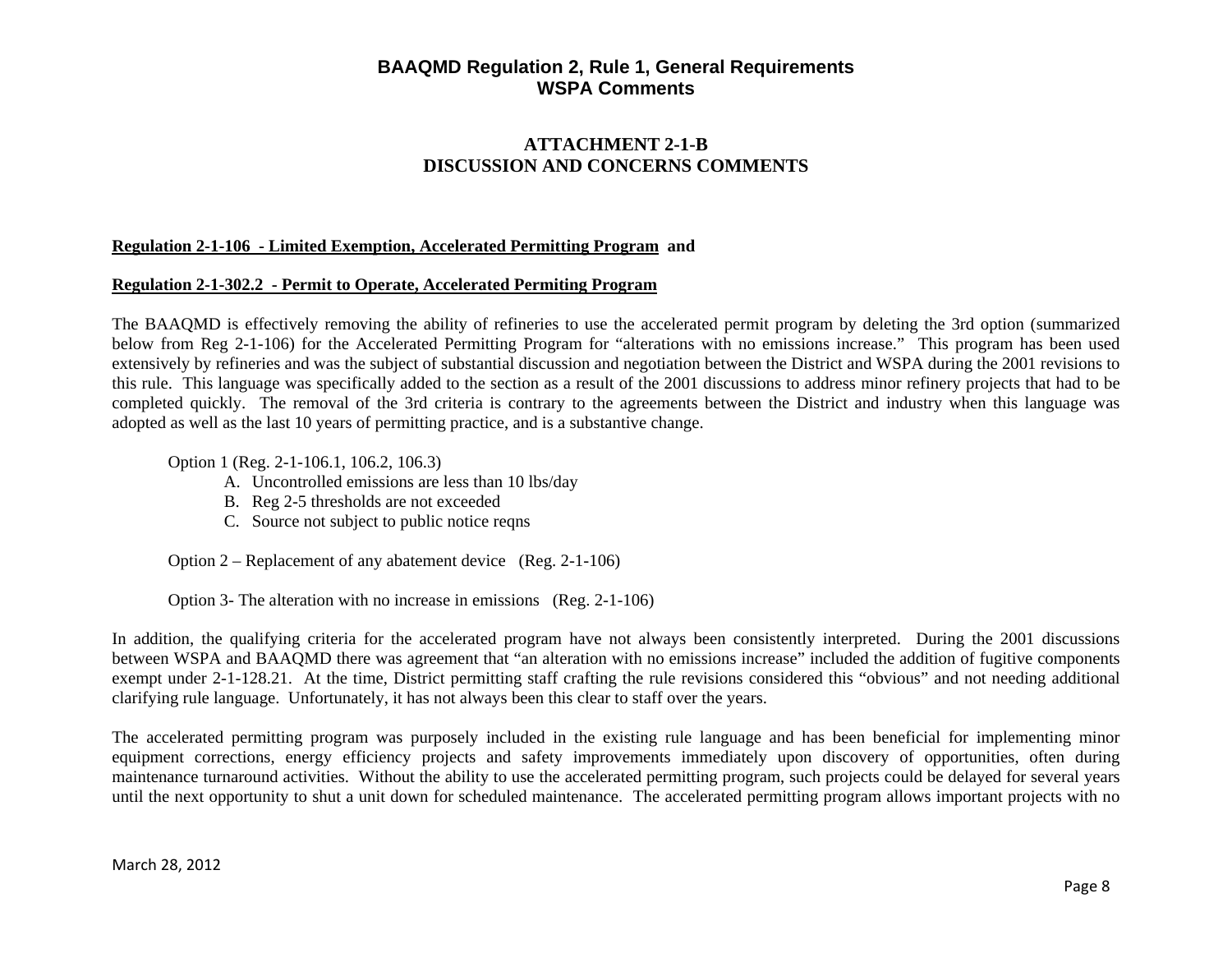emission impact to be implemented readily and at the first window of opportunity. By limiting this program to sources that have the PTE to emit less than 10 pounds per day, the proposed rule eliminates the ability to use this option of acceleration for almost all refinery sources.

The proposed rule amendments change the requirement for obtaining a receipt of a Temporary Permit to Operate prior to commencing construction on an accelerated permit. The proposed rule language states that the APCO will issue the Temporary Permit to Operate "upon determining that the application is complete…" District staff acknowledged that there is a difference between a "complete application" and a "completeness determination."

The language regarding abatement device replacement also raises questions. Please add language to clarify that an abatement device replacement qualifies for the accelerated permitting program regardless of the PTE of the source that it abates.

#### **2-1-106 & 2-1-302 Recommended Changes:**

- 1. Maintain the existing rule language allowing "alteration does not result in an increase in emissions" to be a viable option under the Accelerated Permitting Program. (2-1-106.2)
- 2. Clarify the process to determine how a project qualifies under the Accelerated Permit Program. Three clarifications requested are:
	- a. Clarify the distinction between the definition of "*completeness determination*" under 2-1-106 to avoid delays in issuing a Temporary Permit to Operate in 2-1-302.2 and the definition of a "*complete application*" referenced in 2-1-202. These distinctions were discussed in the workgroup meetings.
	- b. The addition of exempt fugitive components per 2-1-128.21 does not constitute "an increase in emissions" and therefore does not disqualify a project from the program.
	- c. An increase in emissions is defined as an emissions increase above currently permitted limits.
	- 3. If BAAQMD cannot allow facilities to start construction without the District having made a "completeness determination", then BAAQMD should include a provision for rapid review of permit application materials, perhaps via e-mail or other electronic communication, to facilitate the rapid permitting of unanticipated projects with zero or negligible emissions impact.

#### **Regulation 2-1-233: Alter**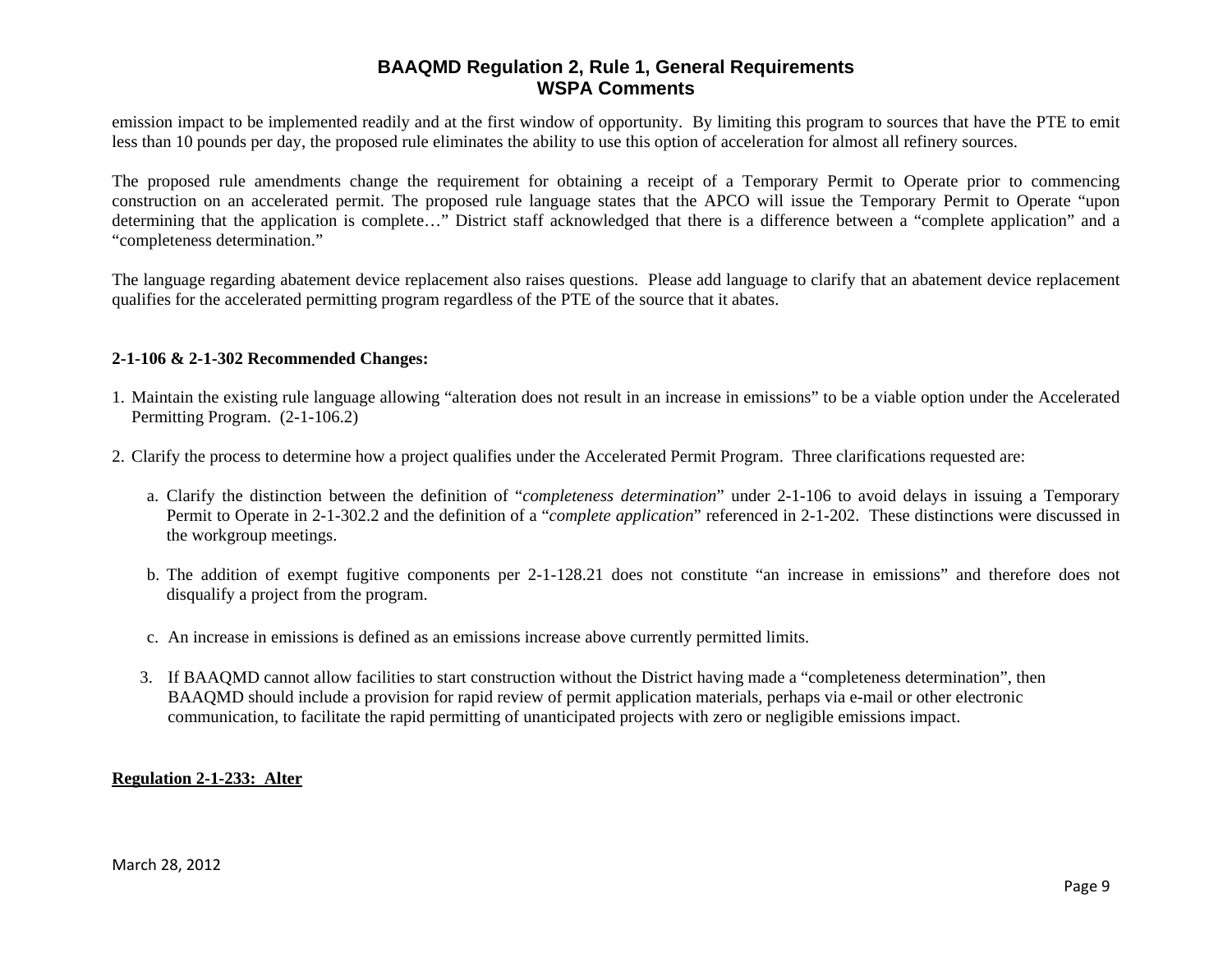The proposed changes do not clearly define the term "alteration" and will likely increase confusion in the permitting process. As interpreted currently, the proposed definition will require a significant increase in the number of permits required. In particular, the addition of the words "change in throughput or production" without further clarification will substantially increase the number of permits required. Specific examples of what is or is not an alteration have been deleted which will only increase uncertainty. As discussed in the workgroup meetings, an example of an Alteration may be a hardware change, but not a change in throughput product slate based solely on demand.

The proposed language in the definition states that "the APCO may impose permit conditions in an ATC or PTO for an alteration to ensure that the change authorized by the ATC or PTO will not result in a modification under Section 2-1-234". It is not clear how this differs from the definition of modification which identifies a "limit imposed to avoid such NSR requirements by keeping emissions below NSR applicability thresholds". Recent practice in issuing permits for alterations has resulted in very arbitrary permit conditions and limits, which have no technical basis or basis in the context of the BAAQMD regulations. There is nothing in the proposed language that clarifies to the BAAQMD staff or the applicants what the technical and regulatory basis and bounds of the imposed permit conditions for an alteration should be. At this point, with the citation as proposed, the BAAQMD is able to impose any condition whether it is relevant to the application or not (e.g. additional sampling, monitoring, reporting, and notification requirements). Permit Conditions are to be imposed, even if the project reduces emissions. There is no nexus between actual emission impacts and whether or not permit conditions are imposed.

#### **2-1-233 Recommended Changes:**

- 1. Provide clarification to rule language to only allow additional Alteration Project permit conditions if that permit condition is tied to relevant reasons to demonstrate the change is not a modification based on the project's technical basis.
- 2. Restore deleted specific examples of alterations, including "replacement of burners with non-identical burners" listed in 2-1-233.1.
- 3. Restore the language exempting a process stream composition change from "Alteration" if the source's description in the permit and permit conditions allow for the change and the change does not increase emissions above permitted levels. (2-1-233)
- 4. Include examples of Alter Projects in the Staff Report.

### **Regulation 2-1-234: Modify**

The proposed changes will result in either more projects inappropriately triggering Regulation 2-2 (NSR or PSD) review or may result in new, overly restrictive operating limits to avoid triggering Regulation 2-2.

The existing rule allows changes to a source without it being considered a modification if the source already has permit limits and these limits won't be changed. The proposed language removes exemption from "modification" unless the permit limits were established after an application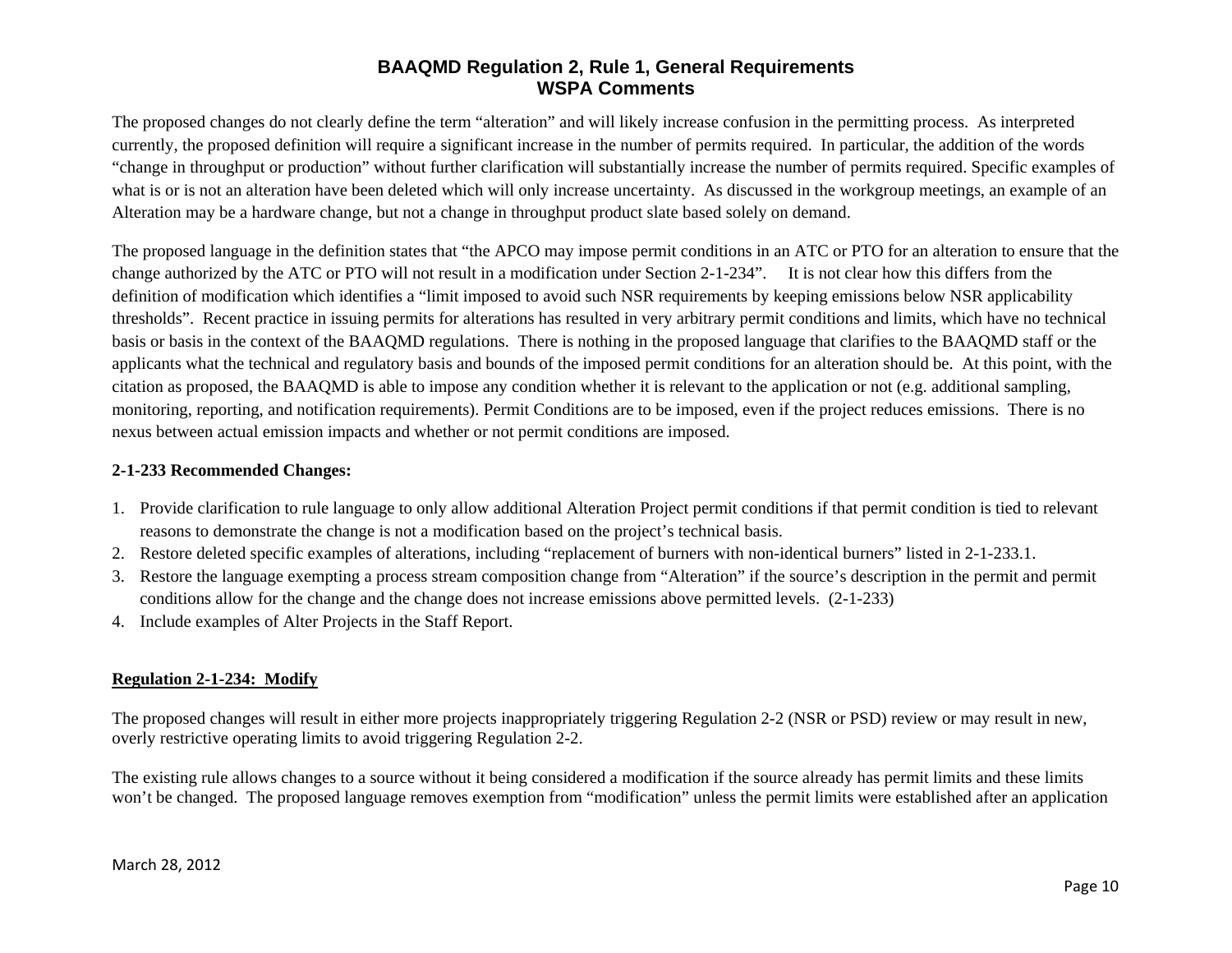under Reg. 2-2 NSR or limits to avoid NSR were imposed. No guidance is provided on how to determine if a limit was set to avoid imposing NSR. With these changes, projects will be delayed or canceled to avoid inappropriately triggering BACT and Offsets. The new language also deletes Title V limits and limits on combined sources (bubble permits) as qualifying for the modification exemption. In particular, multiple source limits (bubble permits) which were developed as part of NSR will no longer be able to be used to avoid triggering "modification" even though the BAAQMD stated this was the purpose of the limits when they were issued. In addition, EPA has proposed to allow plant-wide applicability limits for GHG in order to avoid triggering PSD as part of its tailoring rule. It is premature for BAAQMD to eliminate the flexibility to use this compliance option

The proposed language in 2-1-234.2 states that "This Subsection 234.2 shall apply to both daily and annual emissions whenever such emissions are not subject to an enforceable limit that meets the criteria of Subsection 234.1 and the existence of an enforceable limit under Subsection 234.1 does not exempt daily emissions from analysis under Subsection 234.2 and vice versa…" The language does not describe how the daily emissions analysis shall be conducted. Furthermore, the existing rule language Section 234 that allows "an hourly limit or capacity to be converted to a daily limit or capacity by multiplication by 24 hours per day; a daily capacity may be converted to an annual capacity or limit by multiplication by 365 days per year" was deleted. The deleted language should be retained as discussed in the workshop.

#### **2-1-234 Requested Changes:**

- 1. Provide guidance in the Staff Report and clarification in the rule language on how to determine if a limit was set to avoid Regulation 2 Rule 2, NSR. Clarify that permit limits are not needed on every pollutant to use 2-1-234.1 to determine whether or not a change is a modification.
- 2. Maintain in the amended rule language the last paragraph in 2-1-234: "For the purposes of applying this definition, an hourly limit or capacity may be converted to a daily limit or capacity by multiplication by 24 hours/day; a daily capacity may be converted to an annual capacity or limit by multiplication by 365 days per year."
- 3. Delete the proposed language in 2-1-234.1 that prohibits use of combined source permit limits in determining whether or not a modification has occurred.
- 4. Provide clarification on the BAAQMD's intent with regard to the "enforceable permit limit" language in 2-1-234.1.
- 5. Delete use of historical operational records as a specific option to determine the maximum operational capacity. Clarify that the intent of 2-1-234.2 is to allow a source to utilize its effective maximum capacity and not be limited by historical operating levels. If a facility chooses to use historical source operational records, this can be supplied as "other reliable technical information describing the source's capacity." Provide examples in the staff report of design information, engineering specifications, etc.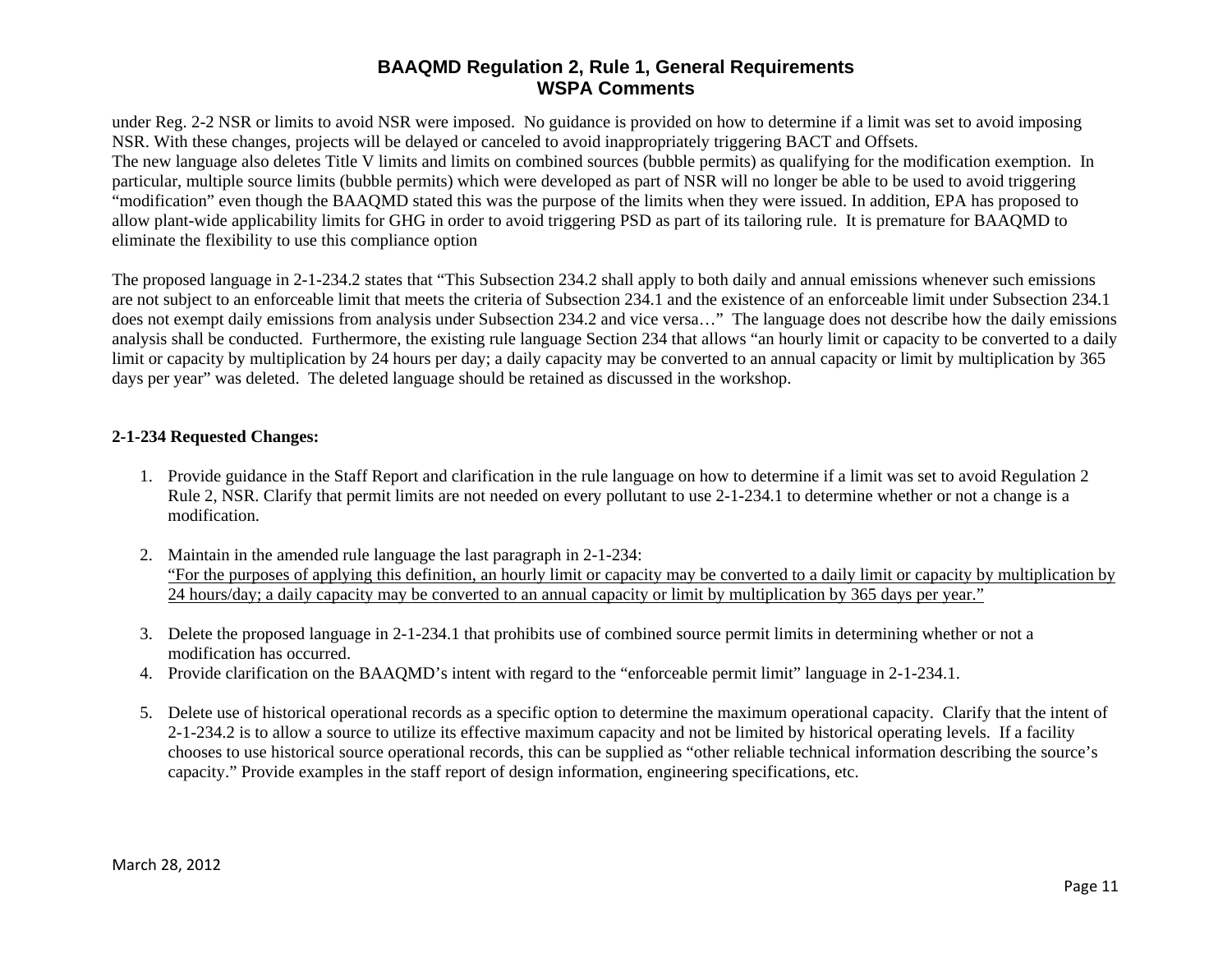6. Provide a flow chart or examples of situations where a modification would be triggered versus an alteration so that BAAQMDs intent is more clear on what types of changes would trigger permitting.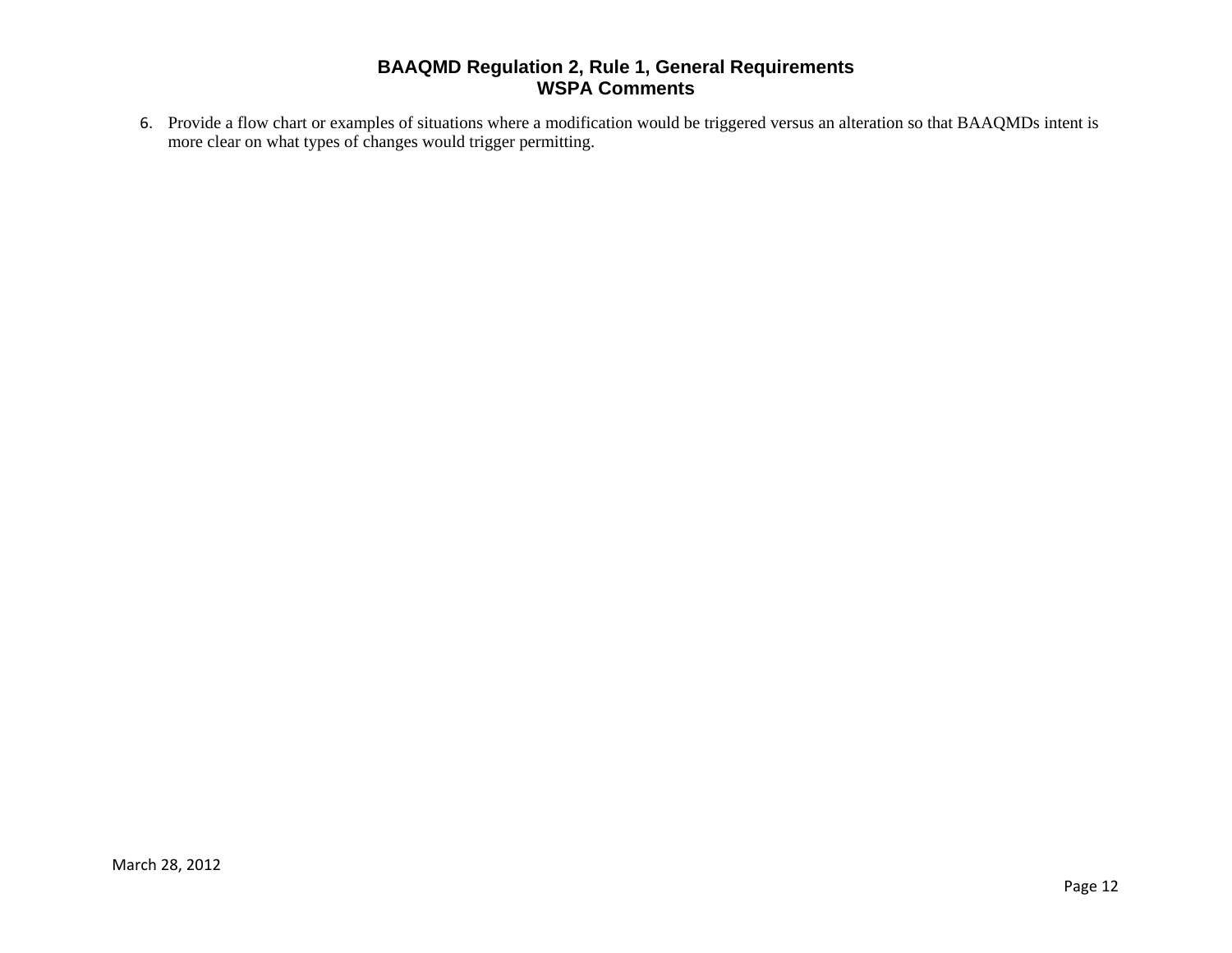## **BAAQMD Regulation 2, Rule 2, New Source Review WSPA Comments**

| <b>Citation</b> | <b>BAAQMD Proposed Rule</b>                                                                                                                                                                                                                                                                                                                                                                                                                                                                                                                        | <b>Discussion, Concerns, &amp; Recommendations</b>                                                                                                                                                                                                                                                                                                                                           |
|-----------------|----------------------------------------------------------------------------------------------------------------------------------------------------------------------------------------------------------------------------------------------------------------------------------------------------------------------------------------------------------------------------------------------------------------------------------------------------------------------------------------------------------------------------------------------------|----------------------------------------------------------------------------------------------------------------------------------------------------------------------------------------------------------------------------------------------------------------------------------------------------------------------------------------------------------------------------------------------|
| $2 - 2 - 101$   | Description: This rule applies to all new and<br>modified sources that are subject to the<br>requirements of Section 2-1-201 and/or 2-1-<br>302. The purpose of this Rule is to implement<br>the New Source Review provisions of the<br>federal and California Clean Air Acts (including<br>the federal non-attainment New Source<br>Review, Prevention of Significant Deterioration,<br>and Minor New Source Review provisions) and<br>the no-net-increase requirements of the<br>California Health and Safety Code, among<br>other requirements. | In the BAAQMD workgroup meetings, the BAAQMD has stated that an<br>alteration is not subject to Regulations 2-2. Please confirm that Regulation 2<br>Rule 2 does not apply to alterations by adding language to the Section 2-2-<br>101 description.                                                                                                                                         |
| $2 - 2 - 206.2$ | <b>Contemporaneous Definition</b>                                                                                                                                                                                                                                                                                                                                                                                                                                                                                                                  | Regulation 2-2-206.1 is the same as the current definition in 2-2-242.<br>Please explain why was 2-2-206.2 added and is the purpose of the addition.                                                                                                                                                                                                                                         |
| $2 - 2 - 220$   | <b>Net Emissions Increase, PSD</b>                                                                                                                                                                                                                                                                                                                                                                                                                                                                                                                 | WSPA believes the District should be open to utilizing NSR Reform. We<br>stated this in our previous comment letter, and arguments supporting the<br>utilization of NSR Reform have been detailed in a previous WSPA member<br>comment letter.<br>Please clarify what types of projects are included in the calculation for<br>creditable contemporaneous emissions increases and decreases. |
| $2 - 2 - 221$   | <b>Offsets Definition</b>                                                                                                                                                                                                                                                                                                                                                                                                                                                                                                                          | Please consider whether contemporaneous emission reductions should be<br>included in the offsets definition and elsewhere in the rule.                                                                                                                                                                                                                                                       |
| $2 - 2 - 222$   | <b>Pollutant-Specific Basis</b>                                                                                                                                                                                                                                                                                                                                                                                                                                                                                                                    | This definition is not clear. Please clarify the context or standard in which<br>this definition is used.                                                                                                                                                                                                                                                                                    |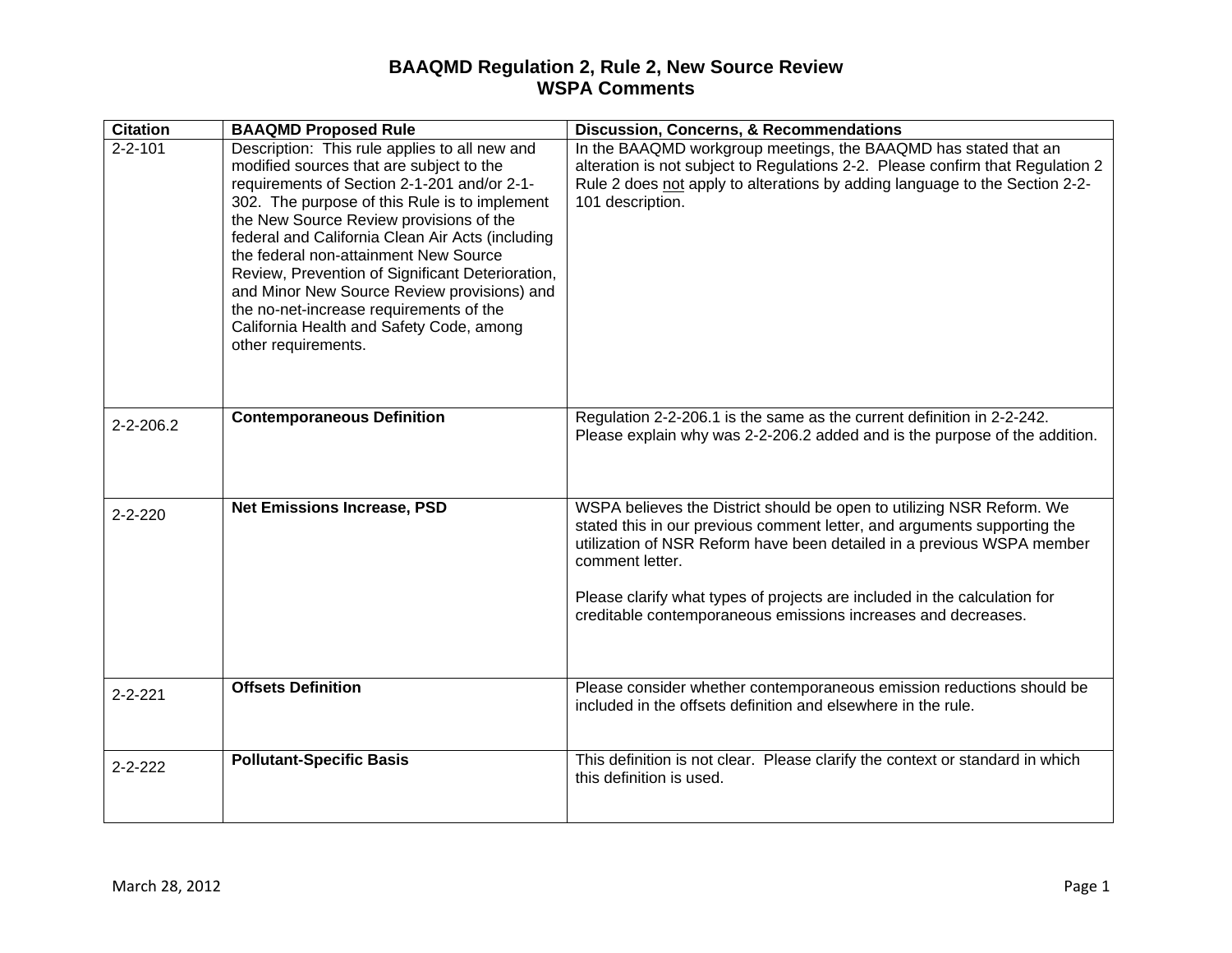## **BAAQMD Regulation 2, Rule 2, New Source Review WSPA Comments**

| <b>Citation</b>           | <b>BAAQMD Proposed Rule</b>                                                               | <b>Discussion, Concerns, &amp; Recommendations</b>                                                                                                                                                                                                                                                                                                                                                                                                                                        |
|---------------------------|-------------------------------------------------------------------------------------------|-------------------------------------------------------------------------------------------------------------------------------------------------------------------------------------------------------------------------------------------------------------------------------------------------------------------------------------------------------------------------------------------------------------------------------------------------------------------------------------------|
|                           |                                                                                           |                                                                                                                                                                                                                                                                                                                                                                                                                                                                                           |
| $2 - 2 - 224$             | <b>PSD Project Definition</b>                                                             | Please confirm that alterations, as defined in Regulation 2-1, are not PSD<br>Projects.                                                                                                                                                                                                                                                                                                                                                                                                   |
| Original<br>$2 - 2 - 305$ | <b>Carbon Monoxide Modeling Requirement,</b><br><b>PSD</b>                                | Section 2-2-305 is proposed to be amended to address the "required PSD<br>source impact analysis". This proposed language incorporates the CO<br>modeling requirement by reference.<br>The BAAQMD should consider adding a section that explains that the<br>BAAQMD is attainment for CO and therefore offsets are not required. It is<br>confusing that even though the BAAQMD is attainment for CO, CO is still<br>listed as a BACT pollutant.                                          |
| Proposed<br>$2 - 2 - 305$ | <b>PSD Source Impact Analysis Requirement</b>                                             | Does the PSD source impact analysis apply to GHGs? What will be required<br>in a PSD analysis for GHGs?                                                                                                                                                                                                                                                                                                                                                                                   |
| $2 - 2 - 603.1.2$         | <b>Determine Baseline Period:</b><br><b>Contemporaneous onsite emission</b><br>reductions | The proposed rule as written indicates that the baseline period for any<br>contemporaneous change (as defined in this Rule) ends on the date the<br>change was first implemented, not the date the application is deemed<br>complete. The rule as written does not specify that this contemporaneous<br>change must be permitted or federally enforceable on the date the change<br>was first implemented.<br>Please confirm the District's intended definition for this Rule and propose |
|                           |                                                                                           | new language as appropriate.                                                                                                                                                                                                                                                                                                                                                                                                                                                              |
| 2-2-603.2 & 3             | Determine Baseline Throughput &<br><b>Determine Baseline Emissions</b>                    | The proposed language states that if data is missing, throughput is zero. We<br>understand the District's intent is to allow surrogate data to be used. Please<br>add this provision in the rule language.                                                                                                                                                                                                                                                                                |
| $2 - 2 - 604.2$           | <b>Emission Increase/Decrease Calculation</b><br><b>Procedures:</b>                       | We do not believe it is the District's intent for the emissions changes from an<br>alteration project to be calculated per 2-2-604.2. Please confirm.                                                                                                                                                                                                                                                                                                                                     |
|                           | <b>Changes at Existing Sources</b>                                                        |                                                                                                                                                                                                                                                                                                                                                                                                                                                                                           |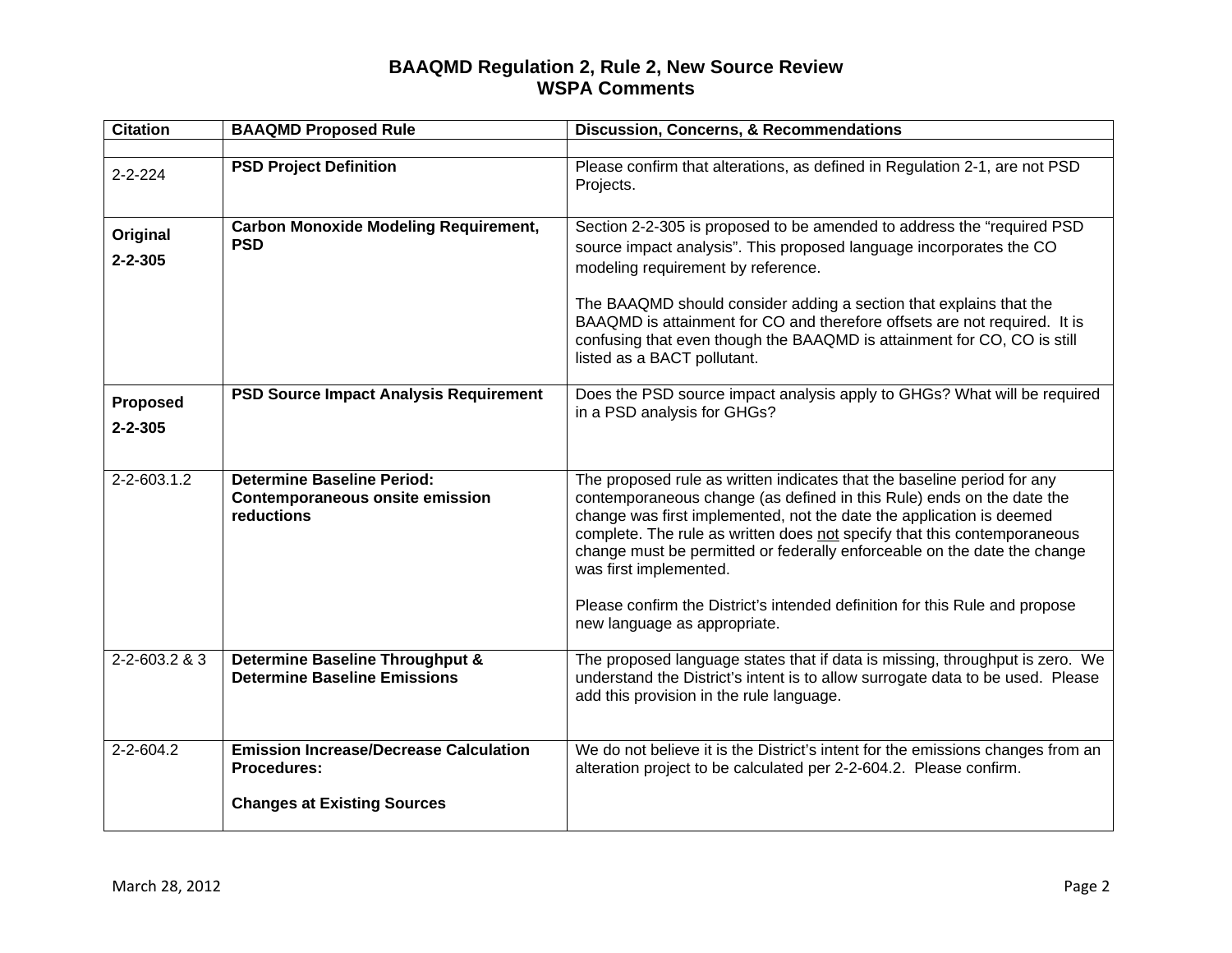## **BAAQMD Regulation 2, Rule 2, New Source Review WSPA Comments**

| <b>Citation</b> | <b>BAAQMD Proposed Rule</b>                                                                                                   | <b>Discussion, Concerns, &amp; Recommendations</b>                                                                                                                              |
|-----------------|-------------------------------------------------------------------------------------------------------------------------------|---------------------------------------------------------------------------------------------------------------------------------------------------------------------------------|
| $2 - 2 - 605.2$ | <b>Potential-to-Emit Increase Calculation</b><br><b>Procedures for Purposes of Determining</b><br><b>Cumulative Increase:</b> | Please verify that this Rule applies to cumulative increase only, and not to<br>PSD calculations.                                                                               |
|                 | <b>Modified Source - Emissions Limited By</b><br><b>Permit Condition</b>                                                      | Please verify that there is consistency between the calculation methods for<br>modified sources in 2-2-605.2 and 2-2-605.3, and the definition of a<br>modification in 2-1-234. |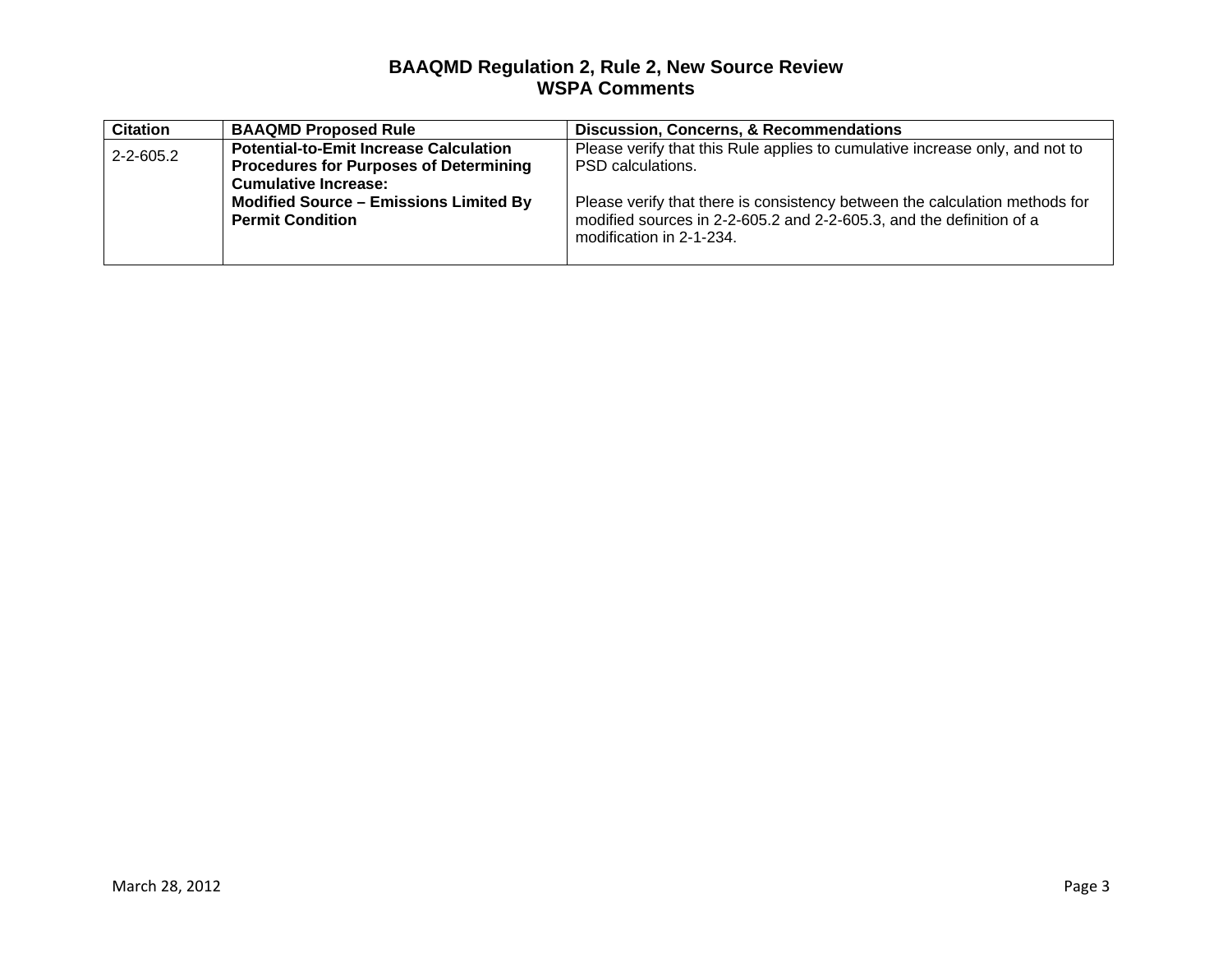## **BAAQMD Regulation 2, Rule 4, Emissions Banking WSPA Comments**

| <b>Citation</b> | <b>BAAQMD Proposed Rule</b>                                                                                                                                                                                                                                                                                                                                                                                                                                                | <b>Discussion and Concerns</b>                                                                                                                                                                                                                                                                                                                                                                                                                                                                                                                                                                                                                                                                                                                                                                                                                                                                                                                                                                                                                                                                         | <b>Recommendations</b>                                                                                                                                                                                                                                                                                                                                                                                                                                                                                                                                                                                                                                                                                                                                                                                     |
|-----------------|----------------------------------------------------------------------------------------------------------------------------------------------------------------------------------------------------------------------------------------------------------------------------------------------------------------------------------------------------------------------------------------------------------------------------------------------------------------------------|--------------------------------------------------------------------------------------------------------------------------------------------------------------------------------------------------------------------------------------------------------------------------------------------------------------------------------------------------------------------------------------------------------------------------------------------------------------------------------------------------------------------------------------------------------------------------------------------------------------------------------------------------------------------------------------------------------------------------------------------------------------------------------------------------------------------------------------------------------------------------------------------------------------------------------------------------------------------------------------------------------------------------------------------------------------------------------------------------------|------------------------------------------------------------------------------------------------------------------------------------------------------------------------------------------------------------------------------------------------------------------------------------------------------------------------------------------------------------------------------------------------------------------------------------------------------------------------------------------------------------------------------------------------------------------------------------------------------------------------------------------------------------------------------------------------------------------------------------------------------------------------------------------------------------|
| $2 - 4 - 201$   | <b>Emission Reduction Credit: As</b><br>defined in Section 2-2-201.                                                                                                                                                                                                                                                                                                                                                                                                        | The definition of an Emission Reduction<br>Credit in Section 2-2-201 was deleted and<br>replaced with Section 2-2-201 Adjustment<br>to Emission Reductions for Federal<br>Purposes. The definition for Emission<br>Reduction Credit has been moved to<br>Section 2-2-211.                                                                                                                                                                                                                                                                                                                                                                                                                                                                                                                                                                                                                                                                                                                                                                                                                              | Update Emission Reduction Credit in section 2-<br>4-201 to reference Section 2-2-211.                                                                                                                                                                                                                                                                                                                                                                                                                                                                                                                                                                                                                                                                                                                      |
| $2 - 4 - 416$   | <b>Re-evaluating PM10 Emission</b><br><b>Reduction Credits: The owner of</b><br>PM10 emission reduction credits<br>(ERCs) that were approved but not<br>used prior to <effective date="" of="" rule<br="">change&gt; may request the District to<br/>re-evaluate those ERCs for the<br/>purpose of either converting PM10<br/>to PM2.5 and/or including the<br/>condensable portion of PM10 or<br/>PM2.5 that was not included in the<br/>original evaluation.</effective> | WSPA is currently reviewing the<br>BAAQMD's proposed language and may<br>provide additional comments at a later<br>date.<br>We understand that one PM10 ERC<br>certificate after conversion can be used<br>for both PM10 and PM2.5 ERC's up to the<br>converted values. For example, if you<br>need to surrender 10 tons of PM10 and<br>10 tons of PM2.5 and you have a<br>certificate that has been converted to10<br>tons PM10 and 10 tons PM2.5 ERCs,<br>then you can use the same certificate to<br>satisfy both PM10 and PM2.5. It is<br>suggested to add rule amendment<br>language to clarify this understanding. It<br>would be helpful to include examples in<br>the staff report for additional clarification.<br>General Concern: 75% of the PM10<br>ERCs are owned by 5 companies. One<br>company holds close to 50% of the total<br>482 tons of PM10 in the District's<br>inventory. The regulated community does<br>not have certainty that any of the owners<br>of PM10 ERCs will request re-evaluation<br>of their ERCs or what the market may be<br>like for purchase of PM 2.5 ERCs. | Suggested changes to proposed rule<br>amendment language:<br><b>Re-evaluating PM10 Emission Reduction</b><br>Credits: The owner of PM10 emission reduction<br>credits (ERCs) that were approved but not used<br>prior to <effective change="" date="" of="" rule=""> may<br/>request the District to re-evaluate those ERCs<br/>for the purpose of either converting PM10 to<br/>PM10 and PM2.5 and/or including the<br/>condensable portion of PM10 or PM2.5 that was<br/>not included in the original evaluation. An ERC,<br/>after conversion, can simultaneously be used<br/>for both PM10 and PM2.5 offsets, up to the<br/>converted values.<br/>Additional discussion and thought is needed to<br/>understand how PM2.5 credits can be obtained<br/>if not available on the open market.</effective> |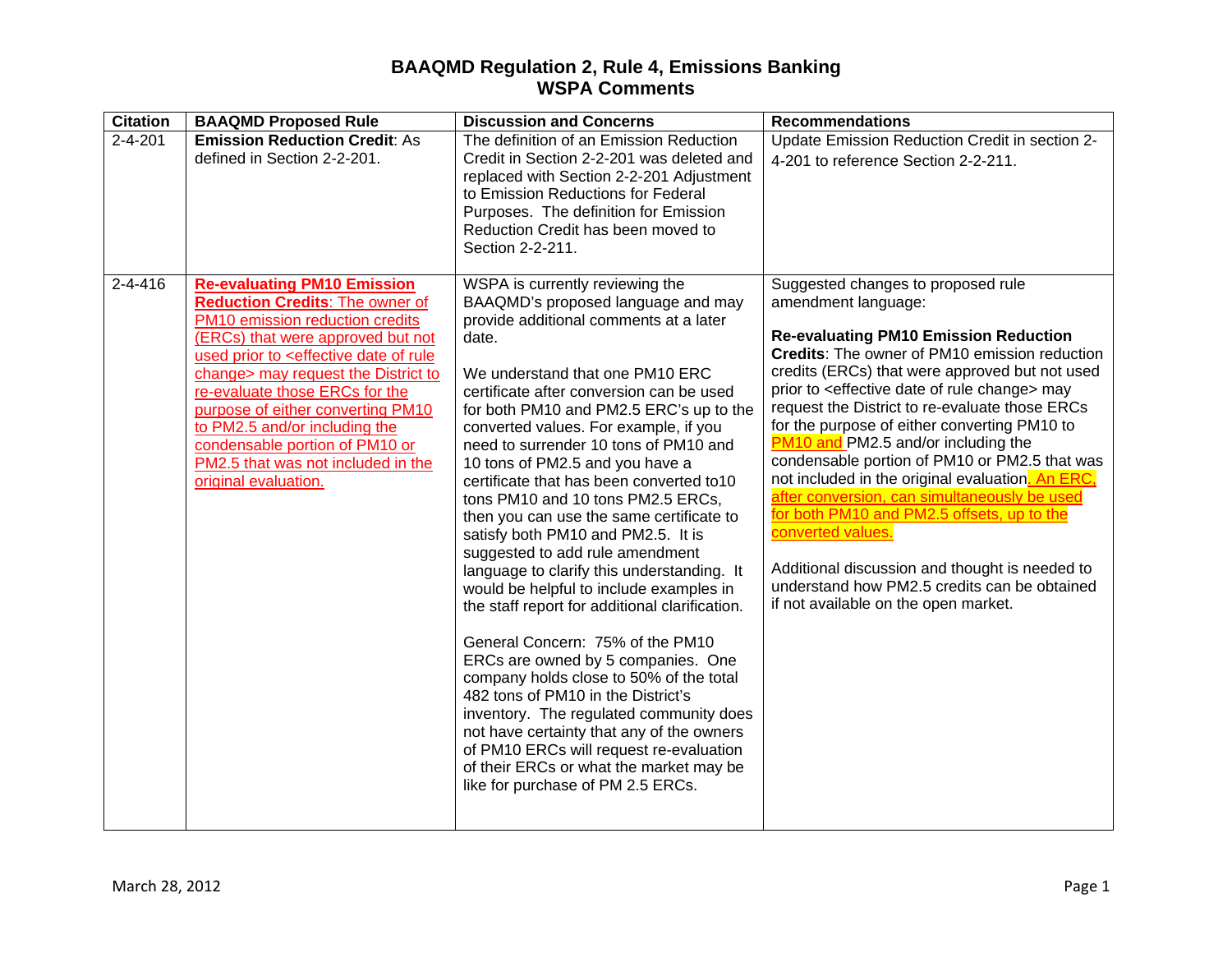## **BAAQMD Regulation 2, Rule 4, Emissions Banking WSPA Comments**

| <b>Citation</b> | <b>BAAQMD Proposed Rule</b>                                                                                                                                                                                                                                                                                                                                                                                                                                                                                                                                                                                                                                                                                                                                                                                                              | <b>Discussion and Concerns</b>                                                                                                                                                                                                                                                                                                                            | <b>Recommendations</b>                                                                                                                                                                                                                                                                                                                                                                                                                                                                                                                                                                                                                                                                                                                                                                                                                                                                                                                                                      |
|-----------------|------------------------------------------------------------------------------------------------------------------------------------------------------------------------------------------------------------------------------------------------------------------------------------------------------------------------------------------------------------------------------------------------------------------------------------------------------------------------------------------------------------------------------------------------------------------------------------------------------------------------------------------------------------------------------------------------------------------------------------------------------------------------------------------------------------------------------------------|-----------------------------------------------------------------------------------------------------------------------------------------------------------------------------------------------------------------------------------------------------------------------------------------------------------------------------------------------------------|-----------------------------------------------------------------------------------------------------------------------------------------------------------------------------------------------------------------------------------------------------------------------------------------------------------------------------------------------------------------------------------------------------------------------------------------------------------------------------------------------------------------------------------------------------------------------------------------------------------------------------------------------------------------------------------------------------------------------------------------------------------------------------------------------------------------------------------------------------------------------------------------------------------------------------------------------------------------------------|
| $2 - 4 - 602$   | <b>Calculation Procedure for</b><br><b>Converting Filterable PM10 to</b><br><b>Filterable PM2.5:</b><br><b>Existing PM10 emission reduction</b><br>credits can be converted to PM2.5<br>by multiplying the amount of PM10<br>by a Districtj-approved conversion<br>factor, based on the type of source<br>that originally generated the PM10<br>credits. Acceptable conversion<br>factors may include, but are not<br>necessarily limited to the following:<br>$\frac{1}{2}$                                                                                                                                                                                                                                                                                                                                                             | Reference comments in 2-4-416 above<br>regarding conversion of PM10 credits to<br>PM10 and PM2.5.<br>WSPA continues to review the<br>BAAQMD's proposed language and may<br>provide additional comments at a later<br>date.                                                                                                                                | Suggested changes to proposed rule<br>amendment language:<br><b>Calculation Procedure for Converting</b><br>Filterable PM10 to Filterable PM2.5:<br>Existing PM10 emission reduction credits can<br>be converted to <b>PM10 and</b> PM2.5 by multiplying<br>the amount of PM10 by a District-approved<br>conversion factor, based on the type of source<br>that originally generated the PM10 credits.<br>Acceptable conversion factors may include, but<br>are not necessarily limited to the following:                                                                                                                                                                                                                                                                                                                                                                                                                                                                   |
| 2-4-603         | <b>Calculation Procedure for</b><br><b>Including Condensable PM10 and</b><br><b>PM2.5:</b><br>The adjustment to add condensable<br>(back-half) particulate to an existing<br>credit will be based on the following:<br>603.1 The applicant must<br>demonstrate the original credits<br>were based solely on filterable<br>particulate;<br>603.2 The applicant must identify<br>the ratio of filterable to condensable<br>PM10 and provide supporting<br>documentation;<br>603.3 The amount of condensable<br>PM10 will be determined by<br>multiplying the amount of original<br>filterable PM10 by the ratio from<br>section 2-4-603.2.<br>603.4 The condensable portion of<br>PM10 will be reduced if necessary,<br>based on data that indicates a lower<br>filterable PM10 emission rate than<br>was used in the original evaluation. | We believe that section 603 calculation is<br>intended to include wording to also allow<br>PM10 to condensable PM2.5 conversion.<br>Suggested changes to the proposed rule<br>language is included in<br>Recommendations column.<br>WSPA continues to review the<br>BAAQMD's proposed language and may<br>provide additional comments at a later<br>date. | Suggested changes to proposed rule<br>amendment language<br><b>Calculation Procedure for Including</b><br><b>Condensable PM10 and PM2.5:</b><br>The adjustment to add condensable (back-half)<br>particulate to an existing credit will be based on<br>the following:<br>603.1 The applicant must demonstrate the<br>original credits were based solely on filterable<br>particulate;<br>603.2 The applicant must identify the ratio of<br>filterable <b>PM10</b> to condensable PM10 and/or<br>condensible PM2.5 and provide supporting<br>documentation;<br>603.3 The amount of condensable PM10<br>and/or condensible PM2.5 will be determined<br>by multiplying the amount of original filterable<br>PM10 by the ratio from section 2-4-603.2.<br>603.4 The condensable portion of PM10 and/or<br>condensible PM2.5 will be reduced if<br>necessary, based on data that indicates a lower<br>filterable PM10 emission rate than was used in<br>the original evaluation. |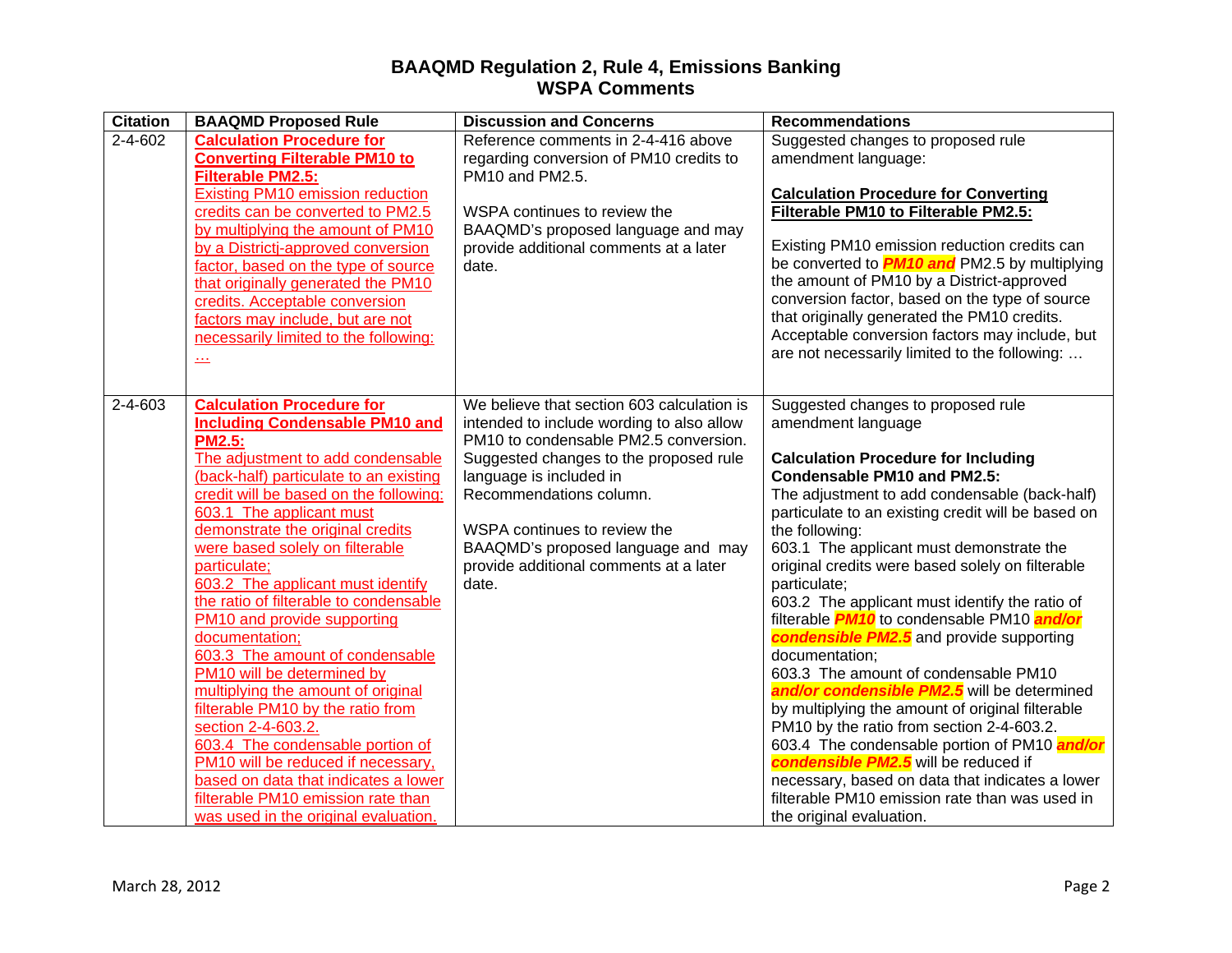## **BAAQMD Regulation 2, Rule 4, Emissions Banking WSPA Comments**

| <b>Citation</b> | <b>BAAQMD Proposed Rule</b>                                           | <b>Discussion and Concerns</b> | <b>Recommendations</b>                                                |
|-----------------|-----------------------------------------------------------------------|--------------------------------|-----------------------------------------------------------------------|
|                 | 603.5 The original amount of<br>filterable PM10 will not be adjusted. |                                | 603.5 The original amount of filterable PM10<br>will not be adiusted. |